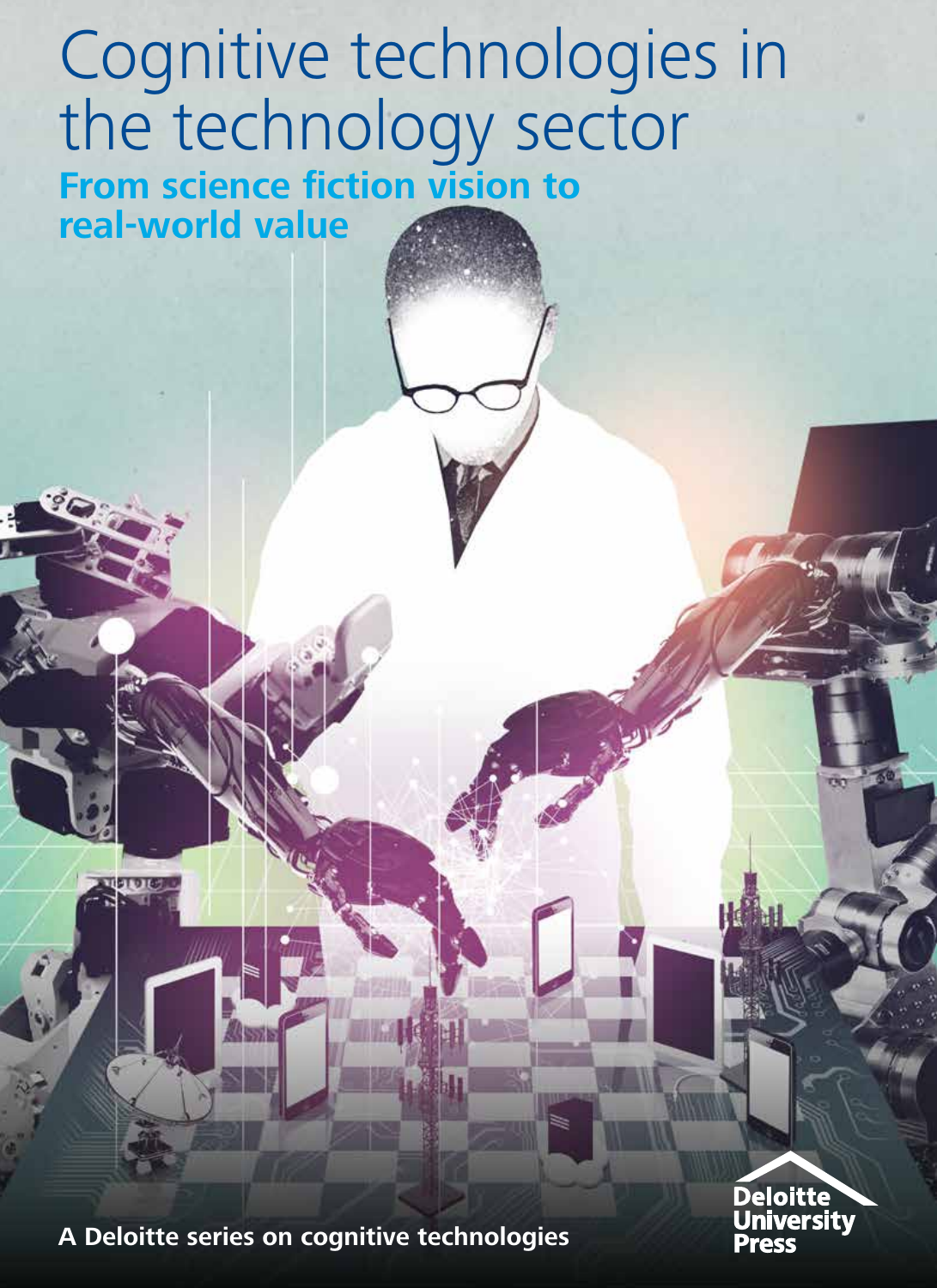Deloitte offers a broad range of services to clients in all sectors of the technology value chain, from computer hardware and software vendors to networking equipment, semiconductor, and IT services organizations. [Read more about our](http://www2.deloitte.com/us/en/pages/technology-media-and-telecommunications/solutions/technology-industry-services.html)  [Technology industry practice](http://www2.deloitte.com/us/en/pages/technology-media-and-telecommunications/solutions/technology-industry-services.html) on [www.deloitte.com](http://www.deloitte.com).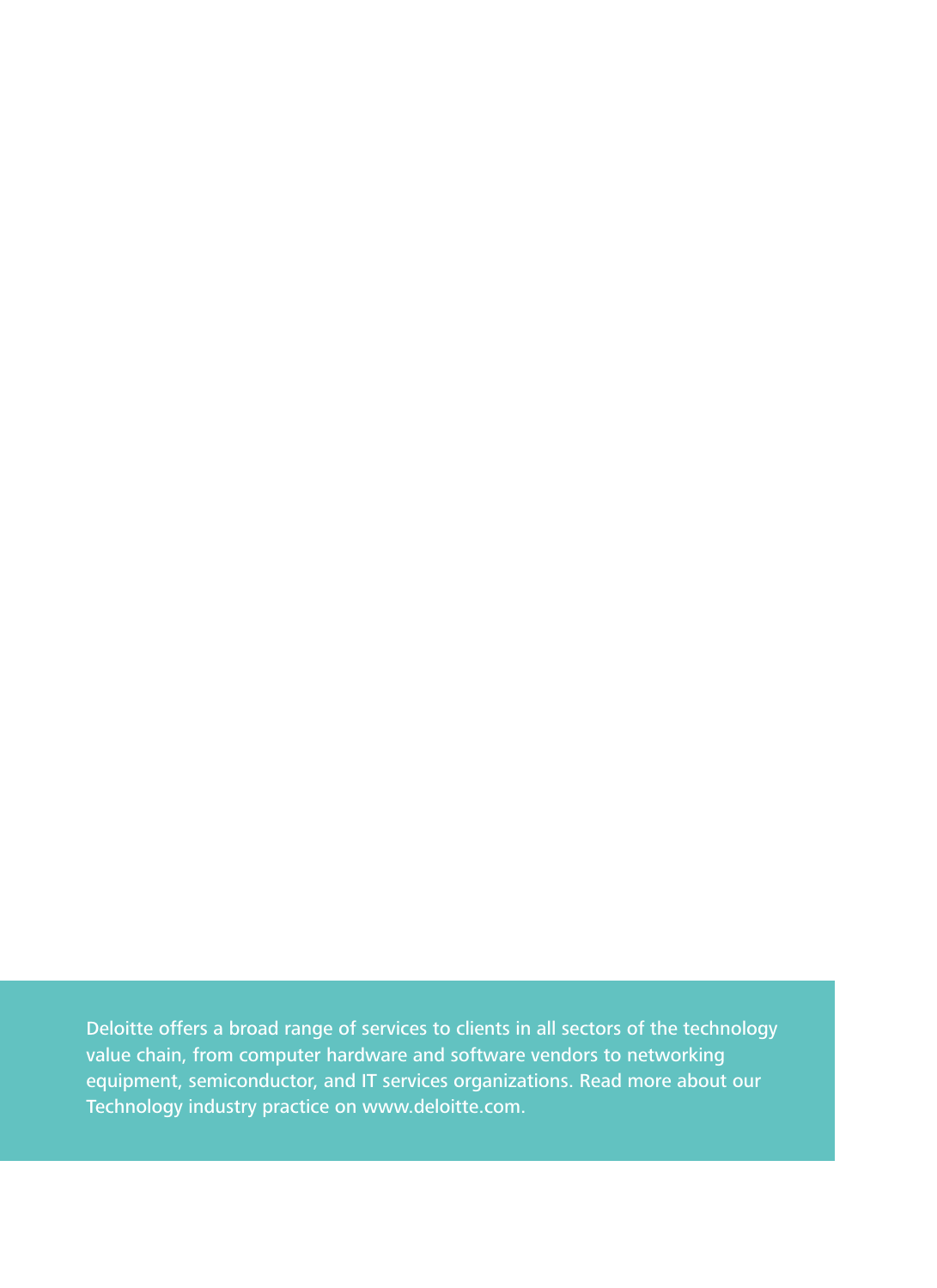# About the authors

#### **Daniel T. Pereira**

**Daniel Pereira**, Deloitte Services LLP, is a market insights manager in technology, media, and telecommunications. Prior to joining Deloitte, Pereira was the managing director and research affiliate on two corporate sponsored research projects at the Massachusetts Institute of Technology and a strategic consultant specializing in cross-sector innovation, business model generation, and lean startup methodologies.

#### **David Schatsky**

**David Schatsky,** Deloitte LLP, tracks and analyzes emerging technology and business trends, including the growing impact of cognitive technologies, for Deloitte's leaders and its clients. Before joining Deloitte, Schatsky led two research and advisory firms. He is the author of *Signals for Strategists: Sensing Emerging Trends in Business and Technology* (RosettaBooks, 2015).

#### **Paul Sallomi**

**Paul Sallomi** is a partner in Deloitte Tax LLP and the global technology, media, and telecommunications industry leader. He is also the US and Global Technology Sector Leader. In his role with the US member firm, Sallomi helps clients transform their business and operating models to address the emergence of new, disruptive technologies. For nearly 25 years, he has worked with clients in the technology, media, and telecommunications industries to shape and execute options for growth, performance improvement, regulatory compliance, and risk mitigation.

#### **Robert (Bob) Dalton**

**Bob Dalton** is a principal and 30-year veteran with Deloitte Consulting LLP, where he leads the global relationship with the IBM Corporation. Deloitte and IBM have a complex ecosystem involving a bi-directional client relationship as well as a significant alliance relationship. As part of the alliance relationship, there is a significant focus on business analytics, information management, and cognitive technologies. Deloitte is actively working with the core Watson business unit as well as Watson Health.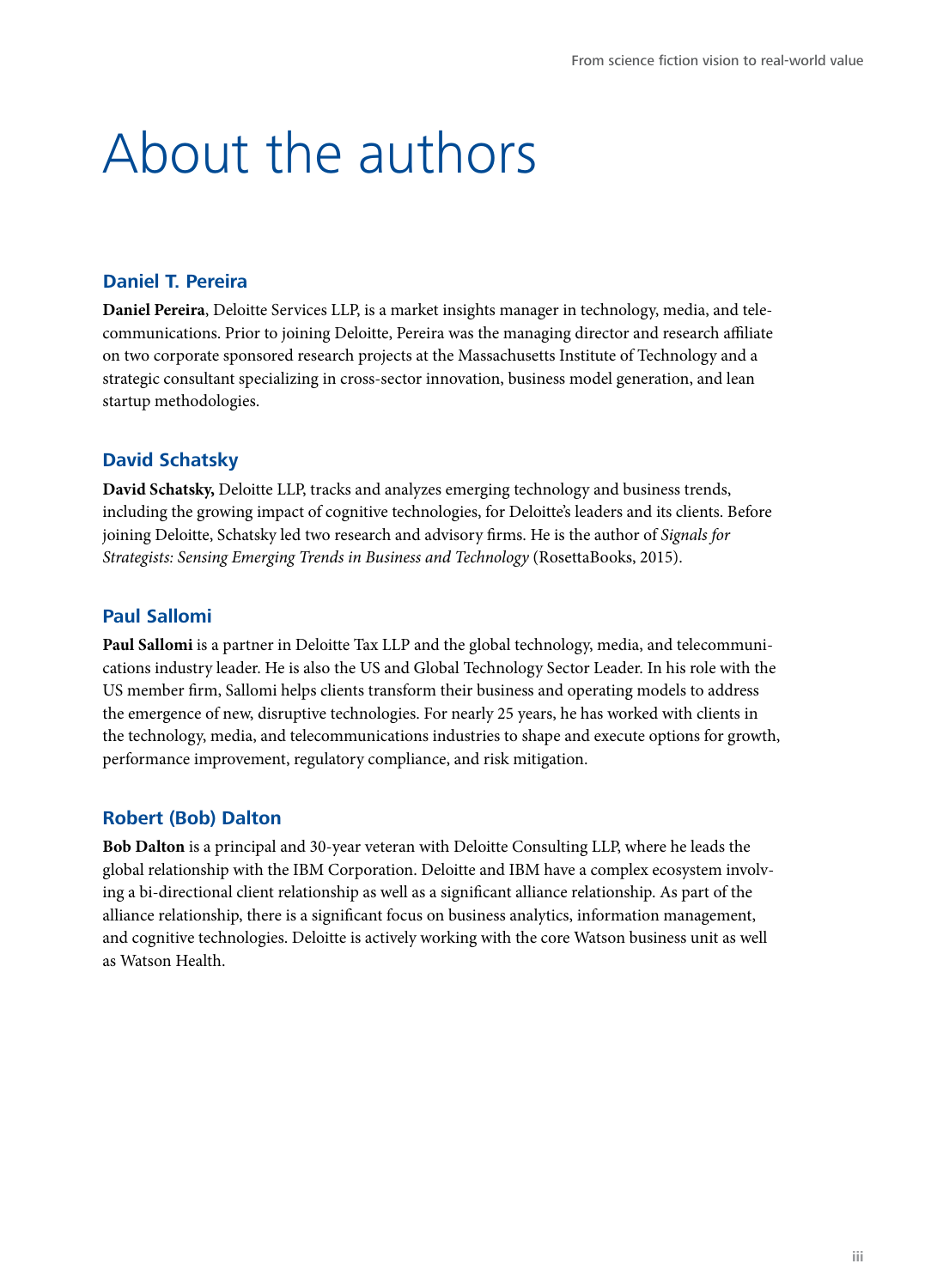# **Contents**

| Introduction $\vert$ 1                                                                       |  |  |
|----------------------------------------------------------------------------------------------|--|--|
| Which cognitive technologies are hot? $\parallel$<br>3<br>The tech sector's big M&A push     |  |  |
| Why companies embrace cognitive technologies<br>5<br>A path to business model transformation |  |  |
| How companies are innovating<br>- 8<br><b>Platforms and PaaS</b>                             |  |  |
| Market implications and considerations<br>13                                                 |  |  |
| Harnessing cognitive technologies $\Box$<br>16<br>Where to start                             |  |  |
| Endnotes<br>18                                                                               |  |  |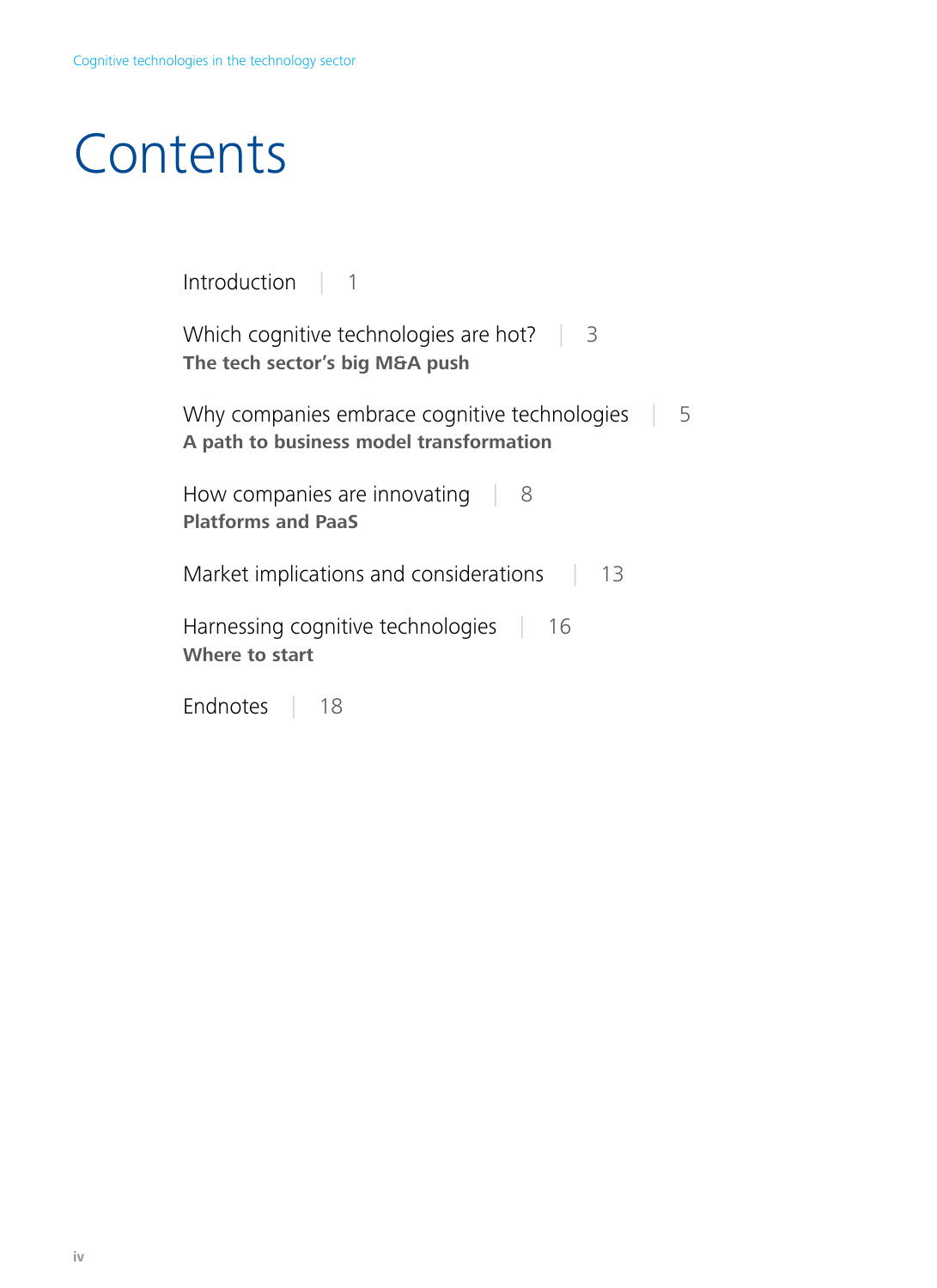# <span id="page-4-0"></span>Introduction

**A**RTIFICIAL intelligence is certainly no longer considered science fiction—or a source of expensive R&D efforts with unmet potential—by major players in the technology sector.<sup>1</sup> Instead, we are in the midst of a real-world paradigm shift: the final stages of a decades-long transition from the *scientific discipline* known as artificial intelligence (and its various sub-disciplines) into an array of *applied cognitive technologies* made more widely available through innovative enterprise architectures unique to the business culture of the technology sector.

The technology sector's interest in these technologies (figure 1)<sup>2</sup> has exploded in the last several years. Networking companies, semiconductor manufacturers, hardware companies, IT providers, software providers, Internet

players—just about every technology subsector has seen a substantial upsurge of activity in this space. In fact, the race to invest in artificial intelligence has been described as "the latest Silicon Valley arms race."3 Since 2012, there have been 100 mergers and acquisitions (M&A) within the technology sector involving cognitive technology companies, products, and services.4 And this rush of M&A activity is not the only sign of the industry's interest. Many capabilities that were only just emerging a few years ago are now essentially mature and becoming "democratized" and more readily available for business applications. As a result, leading companies are using cognitive technologies to enhance their existing products and services, as well as to open up new markets.



#### **Figure 1. Widely used cognitive technologies**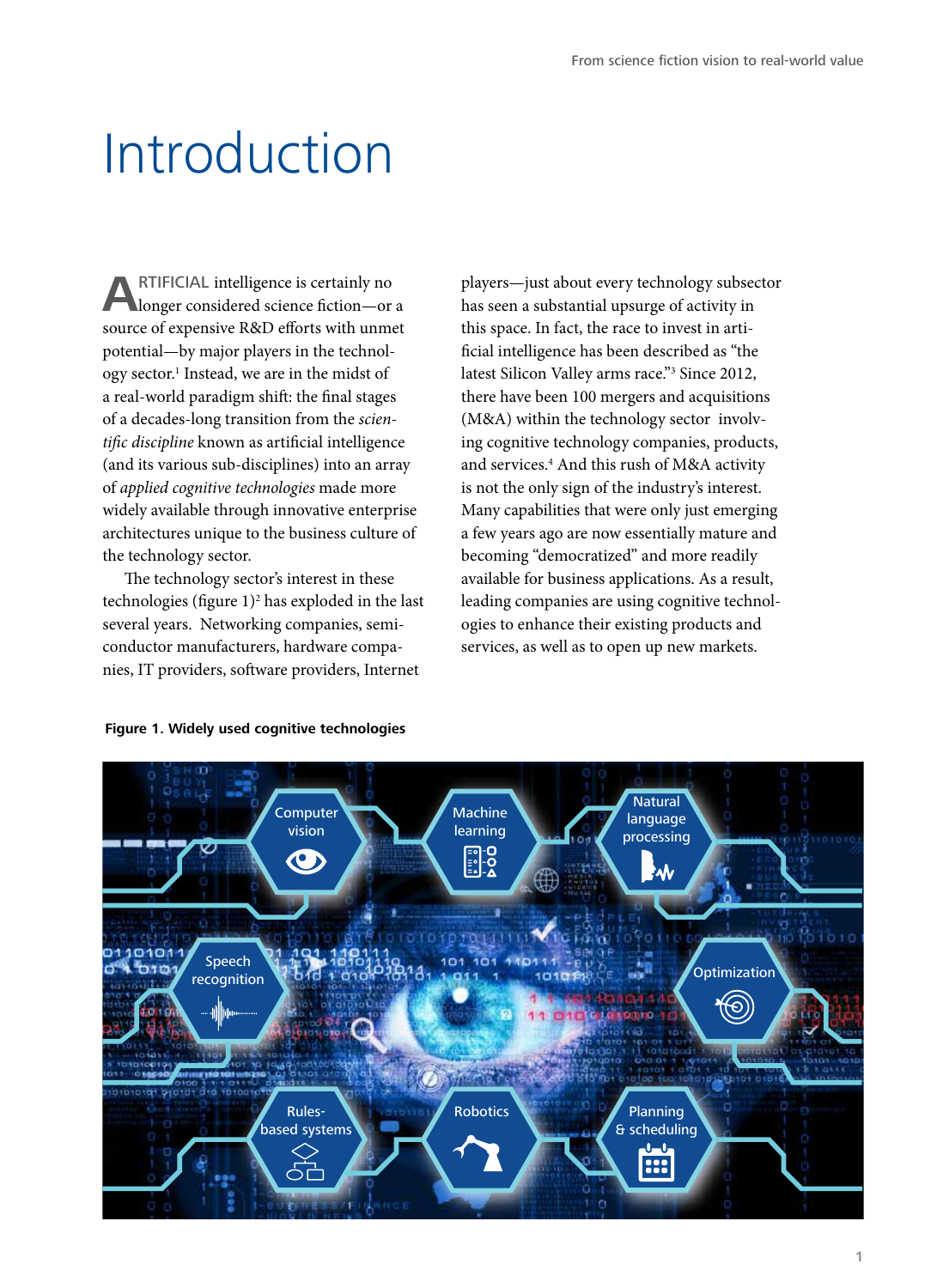What is interesting is that the assertive actions of the sector's leaders do not mirror the wholesale adoption of these technologies across the industry. Many technology sector companies have yet to turn their attention to how cognitive technologies are changing their sector or how they—or their competitors may be able to implement these technologies in their strategy or operations.

Many technology sector companies have yet to turn their attention to how cognitive technologies are changing their sector or how they—or their competitors may be able to implement these technologies in their strategy or operations.

> To help leaders better understand these issues, this report considers three perspectives. First, we examine recent M&A activity to determine which cognitive technology capabilities are attracting the most attention. Second, through the examples of the IBM Watson Group and Alphabet/Google, we explore how cognitive technologies can transform business models, helping companies compete in the future marketplace. We also focus on the two main approaches technology companies are using to pursue marketplace opportunities: cognitive technology development platforms and cognitive technology platform-as-a-service (PaaS) offerings. We conclude with a discussion of the go-to-market considerations for

large and midsized technology companies, as well as next steps for not only technology sector companies but also technology-enabled enterprises in any industry or vertical market that want to further explore cognitive technologies' potential.

- **Computer vision**: The ability of computers to identify objects, scenes, and activities in unconstrained (that is, naturalistic) visual environments
- **Machine learning**: The ability of computer systems to improve their performance by exposure to data without the need to follow explicitly programmed instructions
- **Natural language processing (NLP)**: The ability of computers to work with text the way humans do—for instance, extracting meaning from text or even generating text that is readable, stylistically natural, and grammatically correct
- **Speech recognition**: The ability to automatically and accurately transcribe human speech
- **Optimization**: The ability to automate complex decisions and trade-offs about limited resources
- **Planning and scheduling**: The ability to automatically devise a sequence of actions to meet goals and observe constraints
- **Rules-based systems**: The ability to use databases of knowledge and rules to automate the process of making inferences about information
- **Robotics**: The broader field of robotics is also embracing cognitive technologies to create robots that can work alongside, interact with, assist, or entertain people. Such robots can perform many different tasks in unpredictable environments, integrating cognitive technologies such as computer vision and automated planning with tiny, high-performance sensors, actuators, and hardware.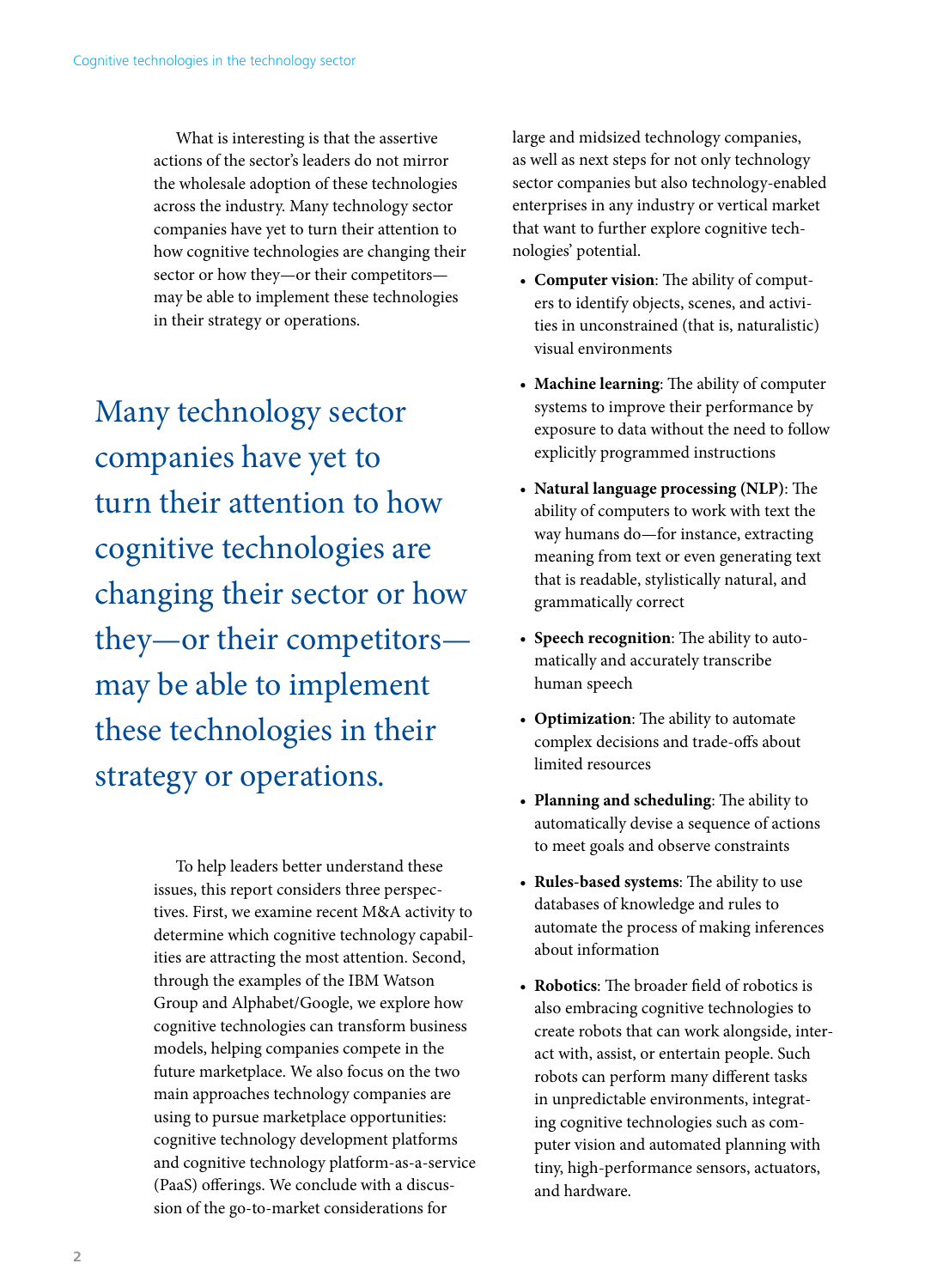### <span id="page-6-0"></span>Which cognitive technologies are hot? **The tech sector's big M&A push**

COGNITIVE technologies encompass a diverse set of capabilities, and the pattern of technology companies' M&A activity over the last three years reflects this diversity. Targeted deals have recently surged, spanning everything from robotics and sensor specialty firms to machine learning and natural language processing (NLP) companies.5

A close analysis of 100 mergers and acquisitions involving cognitive technologies between 2012 and 2015 reveals strong strategic investments by the tech sector in certain technologies.

Some general trends point to which cognitive technology capabilities are the most sought after: M&A activity has been highest among machine learning and computer vision companies since 2012 (figure 2), with noticeable

spikes in robotics company acquisitions in 2013 and machine learning and speech recognition company acquisitions in 2014 (figure 3).

Further analysis of the announcements for these M&A deals makes it clear that, in the overwhelming majority of cases, the acquirer's intent is to generate new revenue from new customers and new markets by improving *product and service innovation*. Some companies prefer to use cognitive technologies to fuel innovation in existing products, while others aim to build stronger technology platforms for a wide array of solutions, offerings, and operations.

Our review of the marketplace points to three main ways in which industry leaders are harnessing these technologies:



#### **Figure 2. M&A transactions by cognitive technology capability**

Source: Deloitte analysis. \*Until Deceber 1, 2015

Graphic: Deloitte University Press | DUPress.com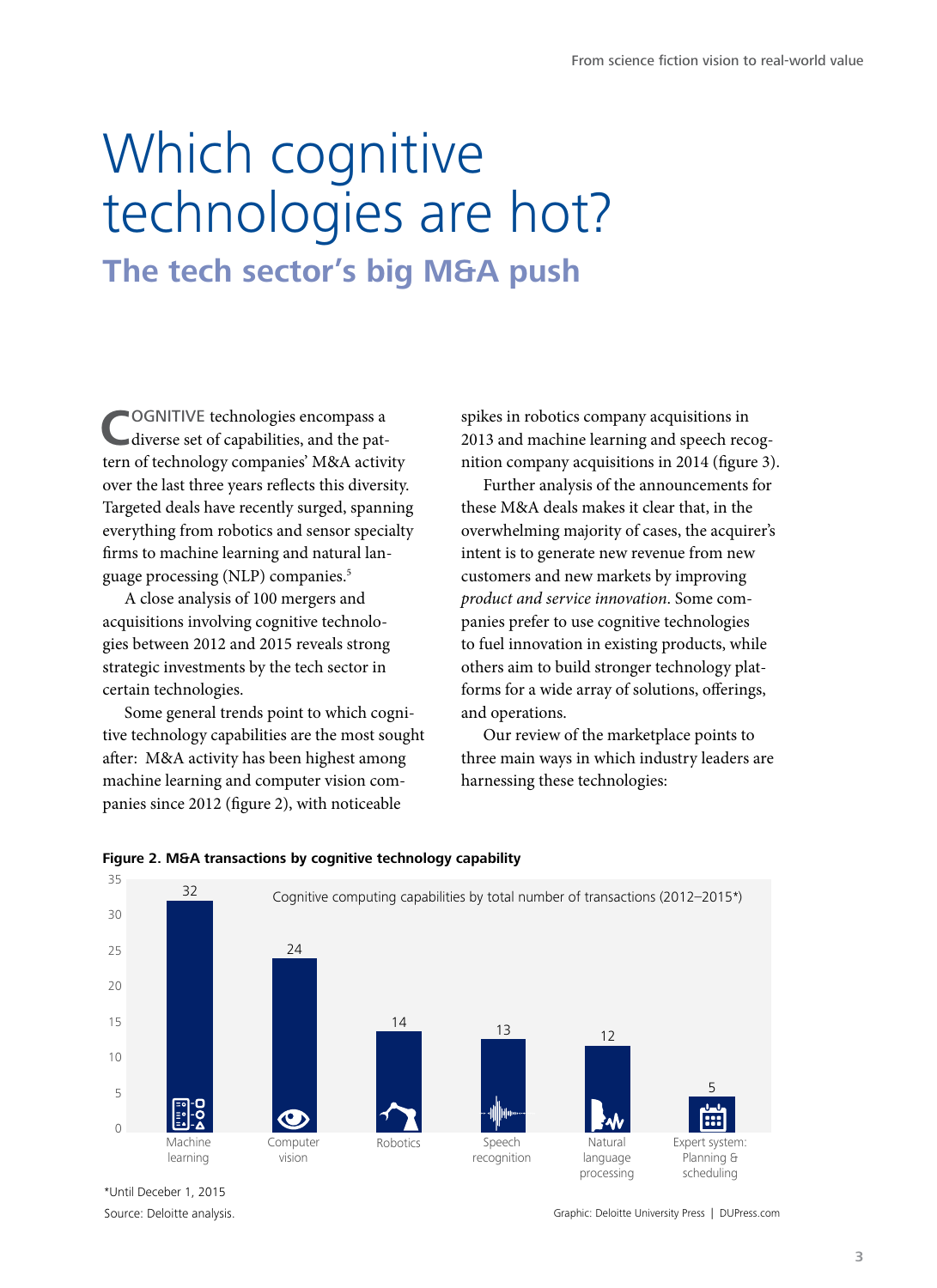

#### **Figure 3. Technology sector M&A deals involving cognitive technologies**

Source: Deloitte analysis. \*Until Deceber 1, 2015

**Business model transformation**: New business units are created to increase volume and grow revenue through cognitive technology-enabled innovation.

**Development platforms**: Platforms that allow for open collaboration with an extended developer community are built, accelerating the speed and scalability of product development and product release efforts.

Graphic: Deloitte University Press | DUPress.com

**Platform-as-a-service offerings**: Modular, extensible products are redesigned for the computing-intensive demands of cognitive technologies, allowing both current and new customers to easily transition to PaaS offerings as well as companies to rapidly position their PaaS offerings in new markets.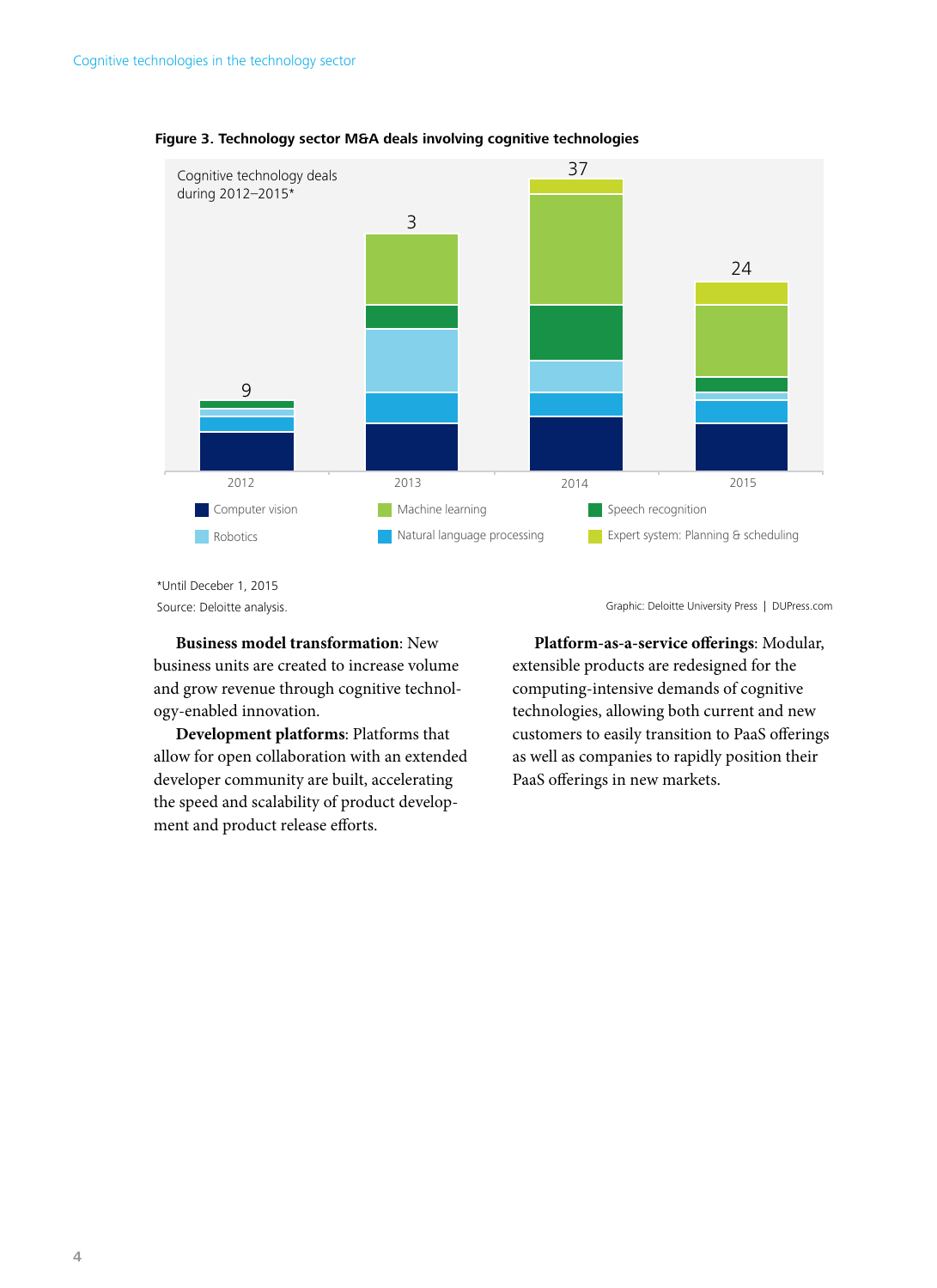## <span id="page-8-0"></span>Why companies embrace cognitive technologies **A path to business model transformation**

**W**HY are technology companies pursu-<br>ing cognitive technologies so aggressively? Research has shown that companies that exhibit superior performance over the long term have two distinctive attributes: They tend to differentiate themselves based on value

operations, process, and business model innovation as well. These new units are also designed to transform the architecture of the parent company over time. Such restructuring underlines cognitive technologies' potential to completely revolutionize the technology

rather than price, and they seek to grow revenue before cutting costs.<sup>6</sup> Thus a clear implication of our analysis is that by prioritizing substantial investments in cognitive technologies, companies aim to grow revenue by creating value through new

The most striking finding is that technology companies create new business units to increase volume and generate revenue by using cognitive technologies.

sector—and take many vertical industries and markets along.

### IBM **Watson** Group

Perhaps the most clear-cut example of a technology company pursuing business model transformation through cogni-

or better products or services rather than by cutting costs. Beyond the incentives of greater revenue and market share, however, a deeper reason appears to be that these companies see cognitive technologies as a way to reinvent themselves to more effectively compete in the future—essentially, as a basis for business model transformation.

Indeed, the most striking finding is that technology companies create new business units to increase volume and generate revenue by using cognitive technologies not only for product innovation but also for structural,

tive technologies is IBM. In January 2014, IBM invested \$1 billion to launch the IBM Watson Group business unit; of this \$1 billion, \$100 million was earmarked as an investment fund "to support IBM's recently launched ecosystem of start-ups and businesses that are building a new class of cognitive apps powered by Watson in the IBM Watson Developers Cloud."7 As Ginni Rometty, IBM's chairman and CEO, noted at the new unit's launch: "For those of you who watch us, we don't create new units very often. But when we do, it is because we see something that is a major, major shift that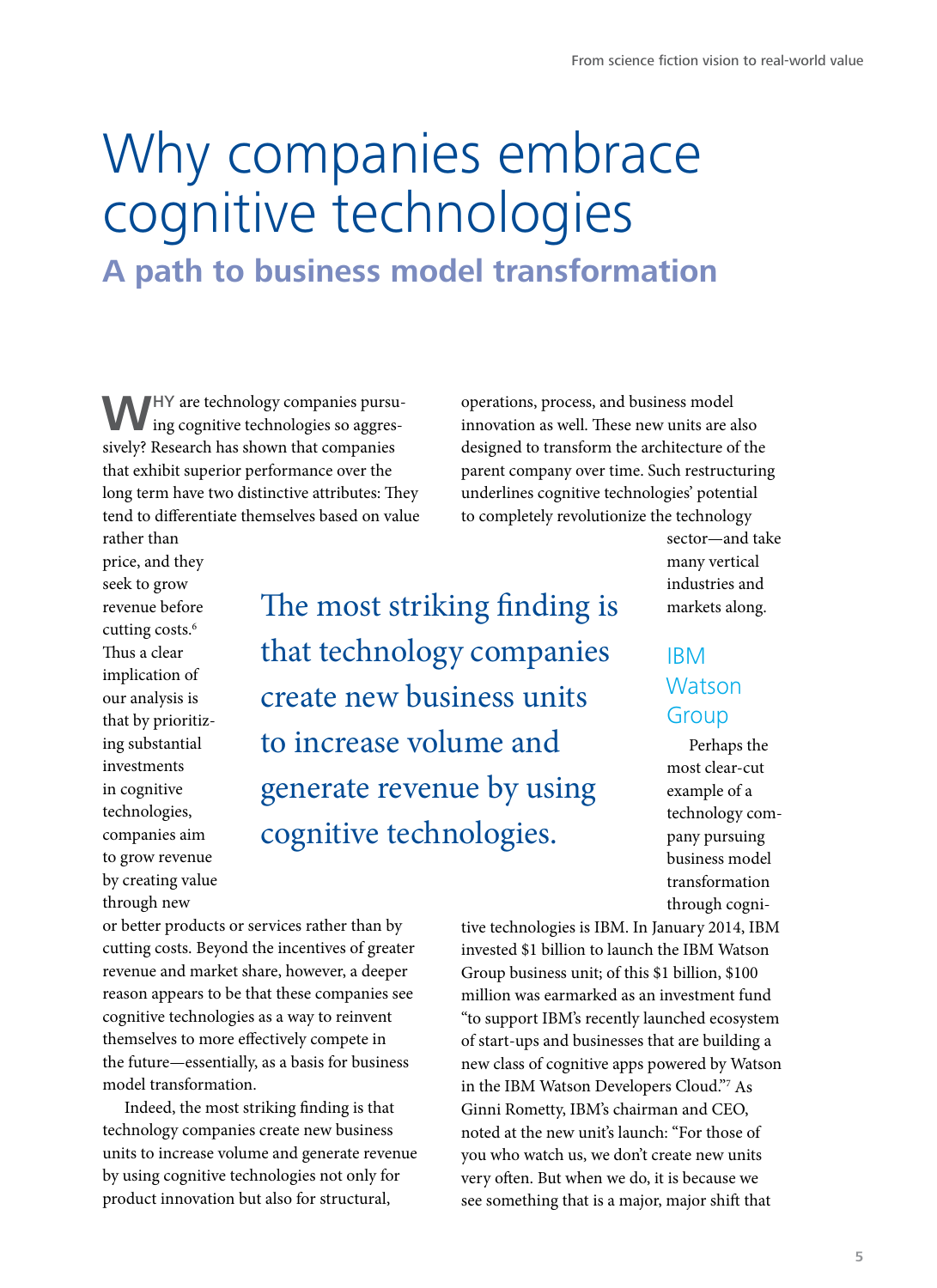we believe in."8 This major shift is what IBM considers the dawn of a new era in the technology sector—what it is calling the "cognitive computing era."9

Designed as a radical business model transformation, IBM Watson Group seeks to build a robust business ecosystem, which is a complex, dynamic, and adaptive community "of diverse players who create new value through increasingly productive and sophisticated models of both collaboration and competition."10 To this end, the IBM Watson Group provides opensource infrastructure for strategic partners to develop cognitive technology services in a host of different vertical markets (such as health care, financial services, media, and telecommunications). This business model allows the IBM Watson Developers Cloud to further expand as IBM acquires more cognitive technology companies.

An example of this acquisition strategy is IBM's acquisition of Denver-based AlchemyAPI, a cloud computing platform, now part of the IBM Watson Group.

AlchemyAPI created an NSL-based text analysis solution for developers along with software development kits (SDKs) in various programming languages,<sup>11</sup> as well as a platform for understanding pictures' content and context, which uses computer vision deep learning12 not only for facial recognition, but also for image tagging and understanding complex visual scenes. The IBM Watson visual recognition service now utilizes this technology to recognize physical settings, objects, events, and other visuals. By January 2015, the service had more than 2,000 classifiers and trained labels for categories such as animal, food, human, scene, sports, and vehicle.<sup>13</sup> At the time of the AlchemyAPI acquisition, 160 ecosystem partners were developing applications on the IBM Watson Group's platform; this deal brought in an additional 40,000 developers who had already built code on top of the AlchemyAPI service platform.

IBM's investment in IBM Watson Group and in its ecosystem-based business model highlights that—as is the case with many cognitive technology product innovations—companies are not attempting to generate revenue directly from an easily identifiable "cognitive technology market." Instead, they are developing and expanding cognitive technology capabilities that are already generating revenue and market share in the fast-growing areas of data analytics and cloud computing. As IBM's Rometty explained in a recent interview, "Now, it is about speed and scale. . . . Our data analytics business is a \$17 billion business already; cloud, \$7 billion. These are big already. We now scale them: more industries, more people, more places."14

As evidence of this commitment to speed and scale—as well as an early sign of the transformation of the company's very architecture—IBM has recently made additional moves in the cognitive technology space. In April 2015, it announced the launch of IBM Watson Health and the Watson Health Cloud platform. Soon after, in August 2015, IBM Watson Health paid \$1 billion for Merge Healthcare Inc.'s medical imaging management platform. This acquisition, while not directly involving a cognitive technology capability, gives IBM access to a data and image repository that can become an image training library for cognitive computing solutions directed at the health care market.15 In October 2015, IBM CEO Rometty proclaimed that transforming health care through cognitive computing is "our moonshot."<sup>16</sup> (Moonshots are a concept fast becoming popular within the technology sector to describe audacious projects—projects that aspire to exponential, tenfold improvements  $[1,000$  percent increases in performance]).<sup>17</sup> Finally, in the same month, IBM formed yet another cognitive technology business unit, the Cognitive Business Solutions Group.18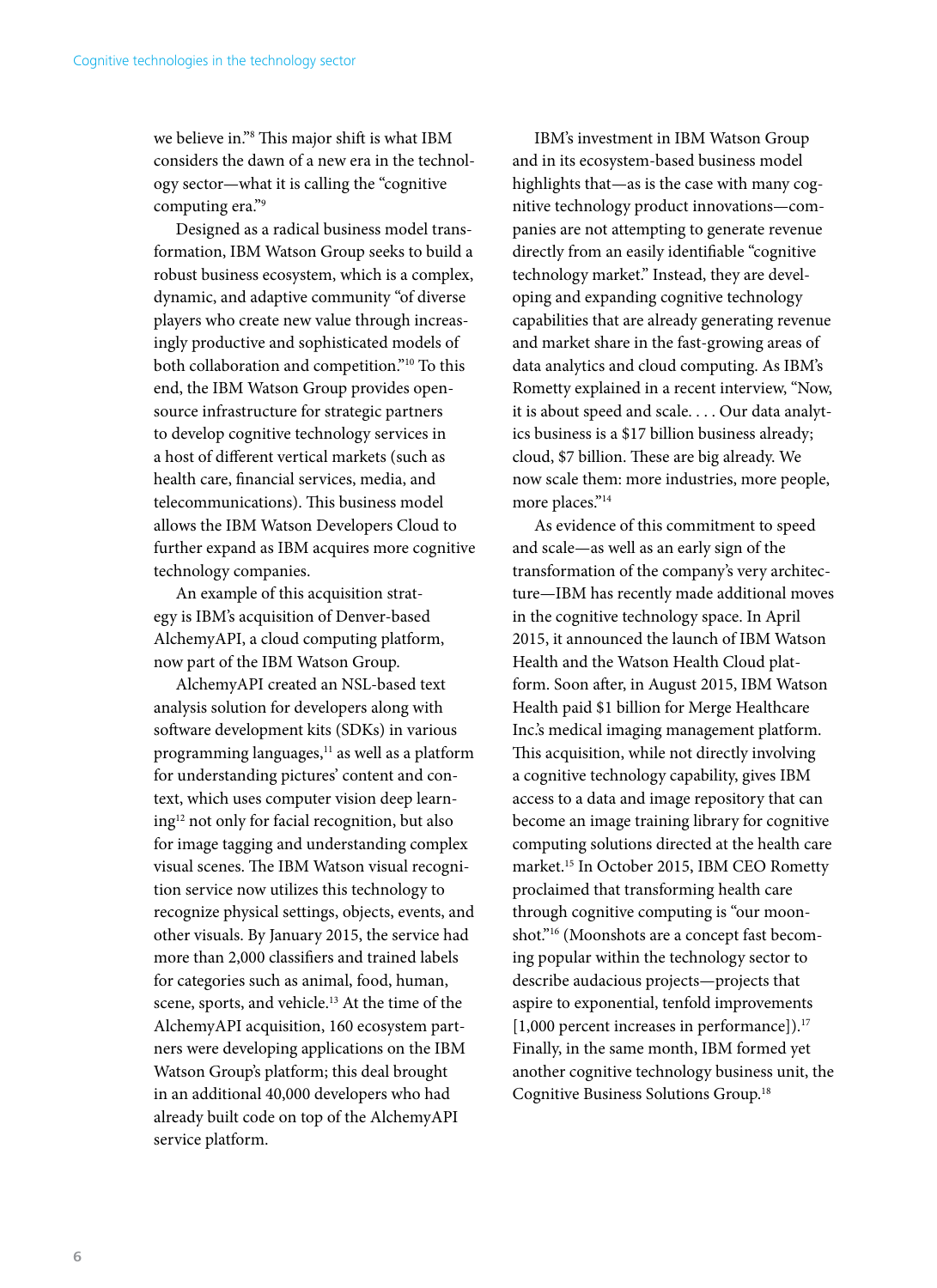### Alphabet, Inc. (formerly Google, Inc.)

In August 2015, Google Inc. announced its reorganization into the giant holding company Alphabet Inc., making Google (including Search, Android, and YouTube) a wholly owned subsidiary of Alphabet. Like IBM Watson Group, Alphabet is an ambitious structural and operational commitment to speed and scale—one that is fundamentally informed by and designed to enable the exponential growth of cognitive technologies.

"Moonshot thinking" was highly encouraged at Google and will continue to be encouraged at Alphabet,<sup>19</sup> as the company hews to an emerging business strategy framework known as "exponentials," which is based on the *exponential* acceleration of technologies such as quantum computing, artificial intelligence, robotics, additive manufacturing, and synthetic or industrial biology. These and other exponential technologies are creating new "competitive risks and opportunities for enterprises that have historically enjoyed dominant positions in their industries."20

Alphabet is, by design, an exponential organization  $(ExO)^{21}$ —an organization "whose impact (or output) is disproportionally large, at least 10 times larger, compared to its peers because of the use of new organizational techniques."22 Google is No. 5 on the Top 100 ExOs list, along with companies such as Airbnb, Uber, Tumblr, Medium, and Twitch. At No. 1 is the collaborative code and software development site GitHub.<sup>23</sup> Alphabet is making 10x growth a business priority supported from inception by the new company's enterprise architecture.

Judging from Google's recent M&A activity, cognitive technologies are integral to this business model transformation: Google acquired 20 cognitive technology companies between 2012 and 2015. In retrospect, these acquisitions were the strategic precursor to the restructuring of Google into Alphabet. Of these 20 deals, 8 robotics acquisitions were made in 2013 alone, all of which will be integrated into Alphabet. Their robotics capabilities range from humanoid robotic systems, the next generation of robotic arms, high-tech robotic wheels that can move in any direction, robots that use computer vision to better understand what they're looking at and learn how to handle non-standard situations, and robotics in the fields of filmmaking, advertising, and design.24 A robotics acquisition from June 2014, the Massachusetts-based Boston Dynamics, has been restructured as a standalone Alphabet company.25

Another standalone Alphabet company is London-based DeepMind, which was acquired by Google in February 2014 for \$400 million. Besides its innovation in neural networks for deep learning, DeepMind also has natural language and computer vision capabilities made available through two Google acquisitions in the fall of 2014 (Vision Factory AI and Dark Blue Labs). Other artificial intelligence capabilities integrated into Alphabet through previous Google M&A deals include facial-recognition software, gesture recognition, camera-based language translation, image recognition via smartphone cameras, machine learning for scheduling and task management, patents for a speech interface for search engines (with a system and method of modifying and updating a speech recognition program), and neural networks that improve voice and image search.<sup>26</sup>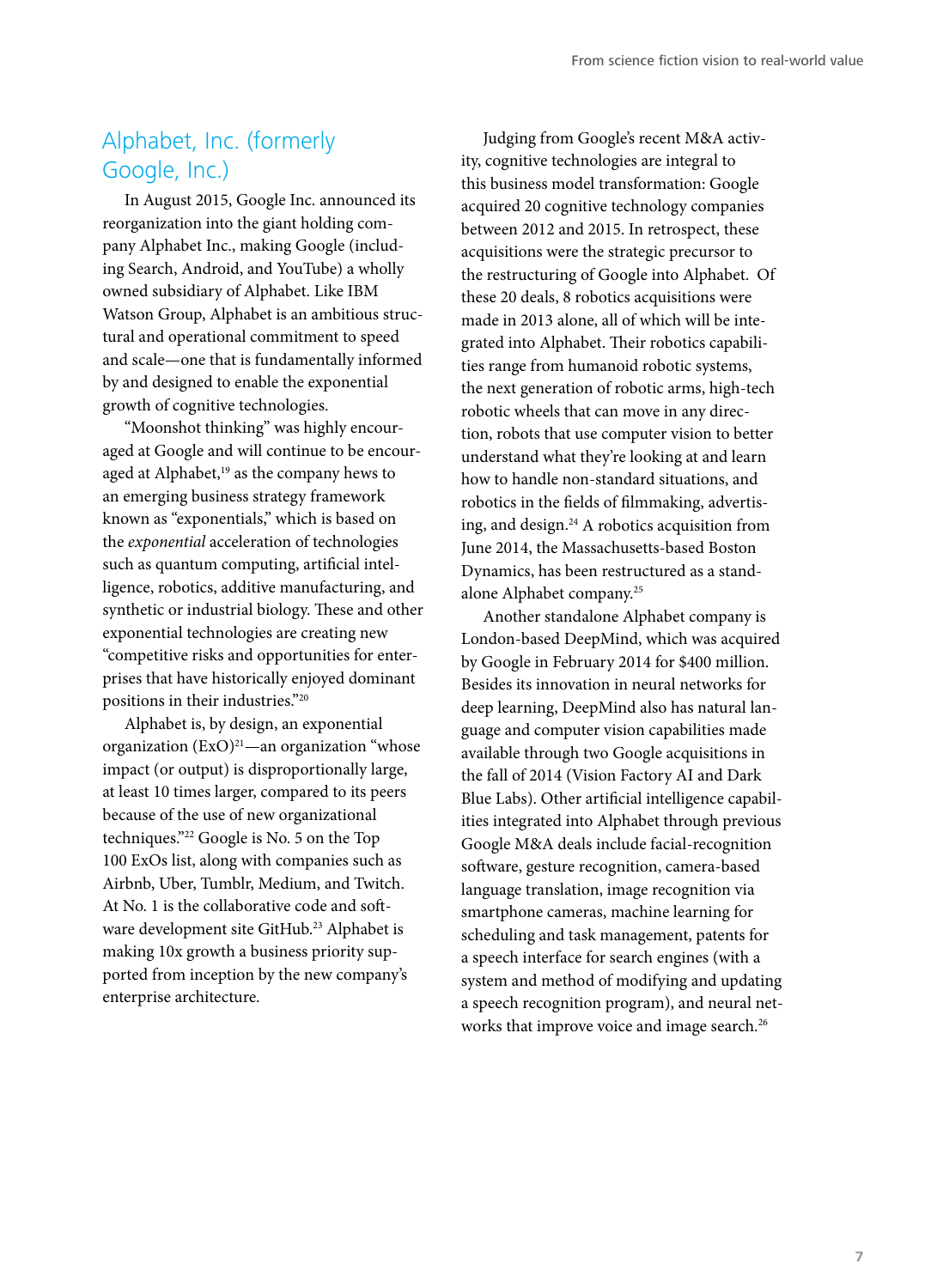### <span id="page-11-0"></span>How companies are innovating **Platforms and PaaS**

**I** F business model transformation predicated on cognitive technologies is the endgame—or F business model transformation predicated one possible endgame—how are companies pursuing it? Our review of technology companies' activity around cognitive technologies and product innovation suggests that these innovations fall into two categories:

- **Development platforms**: Platforms which are increasingly supported by global digital technology infrastructures that help to scale participation and collaboration help make resources and participants more accessible to each other. Properly designed, they can become powerful catalysts for rich ecosystems of resources and participants, defining the protocols and standards that enable a loosely coupled, modular approach to business process design.<sup>27</sup> Cognitive technology developer platforms are emerging that allow organizations to collaborate with a community of passionate developers, which accelerates the speed and scalability of product development and product release efforts. An example is the IBM Watson Group's development platform, the Watson Developers Cloud.
- **PaaS extensions**: PaaS vendors provide a virtual IT environment that allows businesses to develop and run their own customized applications without having to manage the details of a physical or cloudbased data center.<sup>28</sup> Many companies have enhanced current PaaS offerings through modular, extensible products designed for cognitive technologies' computingintensive demands. This approach allows a company's current and new customers to easily transition to the PaaS offering and

enables the company to rapidly position its cognitive technology PaaS offerings in new markets. Again, the IBM Watson Group is illustrative: Watson Services on Bluemix is an open-standard, cloud-based PaaS for building, managing, and running applications of all types, such as mobile, big data, and new smart devices, providing a fully integrated service for cognitive technology innovation.<sup>29</sup>

Typically, these platforms and PaaS offerings target high-value, immediately addressable markets such as analytics, cloud computing, social, mobile, and security—all of which grew almost 20 percent in 2014.<sup>30</sup> Following are some examples from various technology subsectors.

### The platform play: Cognitive technology development platforms

**Intel's RealSense Technology Platform**. Launched in 2014 the RealSense Technology Development Platform and Software Development Kit (SDK) are designed to connect developers with the tools and resources to develop applications with cognitive computing technologies. At RealSense's core are the capabilities of two companies Intel acquired in 2013: Omek Interactive, a computer vision company with a development platform based on 3D depth sensor cameras, and Indisys, an NLP company with a background in computational linguistics, artificial intelligence, cognitive science, and machine learning. With these cognitive technology capabilities, RealSense aims to provide a platform for the development of "perceptual computing"—Intel's term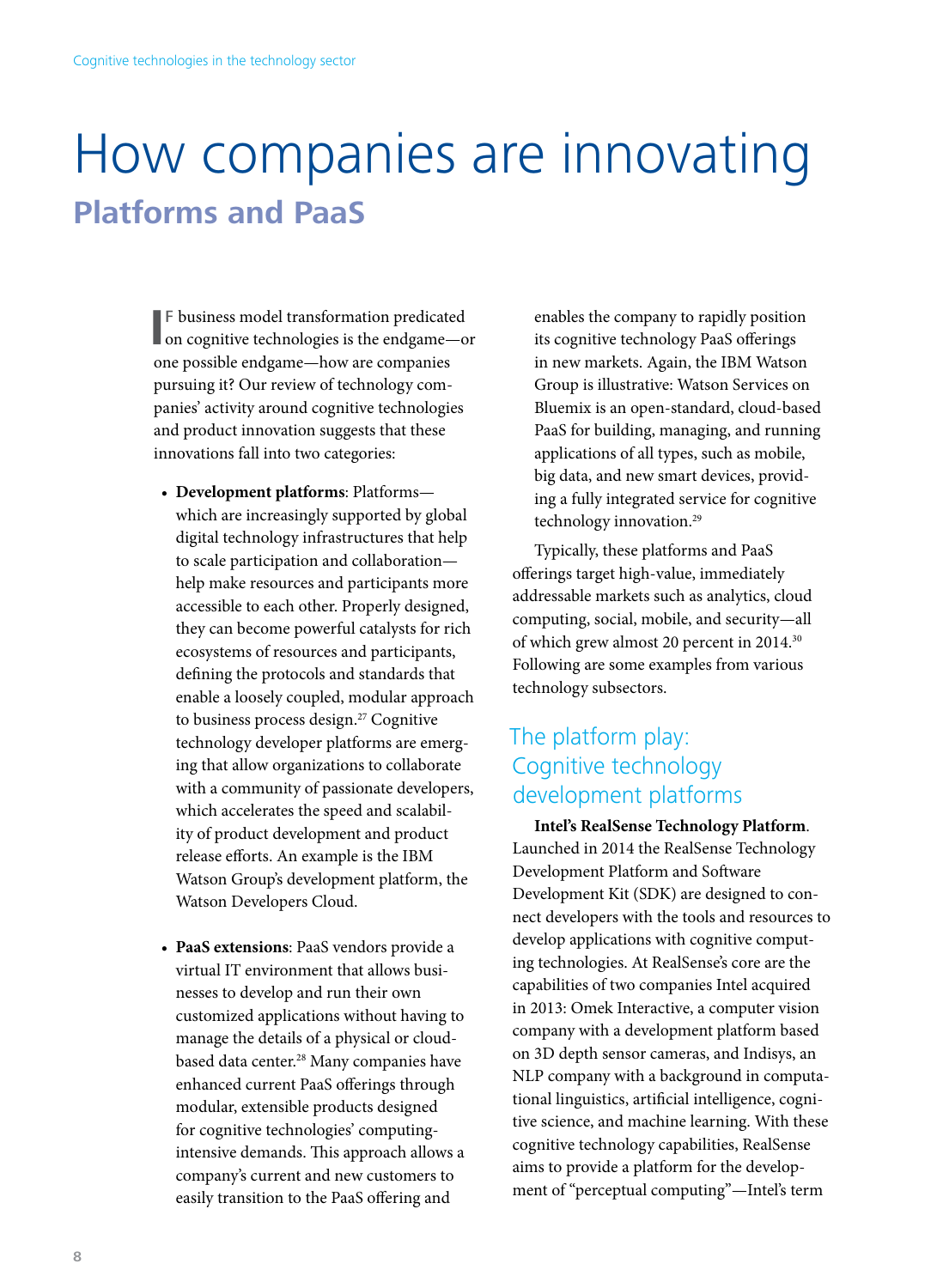for gesture, touch, voice, and other sensory technologies. Intel's objective is to transform the human-computer interface by empowering developers to "integrate hand/finger tracking, facial analysis, speech recognition, augmented reality, background segmentation, and more into your apps."31

The company is specifically positioning cognitive technologies as enabling the next generation of more intuitive gestural controls in the fast-growing mobile market.<sup>32</sup> Patrick

Typically, these platforms and PaaS offerings target highvalue, immediately addressable markets such as analytics, cloud computing, social, mobile, and security—all of which grew almost 20 percent in 2014.

for manufacturing graphics processor units (GPUs)35 and software for the gaming industry, NVidia has released a variety of hardware and software product enhancements designed to increase their applicability to cognitive technology product development and to support customers' cognitive technology applications. Nvidia is placing its bets on GPU-accelerated deep learning, which it says will help developers bring increasingly smarter cognitive technologies to everything, from online

> image databases to household items to autonomous vehicles. In July 2015, the company announced a series of updates to Digits Deep Learning GPU Training System version 2 (Digits 2), its GPU-accelerated deep learning software, as well as to CUDA Deep Neural Network,<sup>36</sup> its GPUaccelerated library of algorithms to create and train larger, more accurate neural networks through faster and more sophisticated model training and design.37 Based on company information made available in a Q2 2015

Moorehead of Forbes states that perceptual computing "is the key to Intel's future, as it soaks up high degrees of computing resources."33 If perceptual computing becomes inherent in the way people use their mobile devices, Moorehead may be right: Sales of mobile devices such as the Apple iPad mobile digital device and Microsoft Surface are expected to reach 21.5 million units this year an increase of 70 percent over 2014—and 58 million units by 2019.34 In addition, RealSense is available as a development platform for Windows 10, which has been optimized for cross-platform development (PC, smartphone, tablet, and so on).

**Nvidia Corporation's Digits 2 and CUDA Deep Neural Network**. A company known

corporate earnings call, Nvidia has developed GPU-accelerated software that doubles deep learning performance for data scientists and researchers. The company also reported that it has over 3,300 developers and companies interested in machine learning and that "deep learning is a new, exciting application."38

At the hardware level, the company's Tegra microprocessors are built for embedded products, mobile devices, autonomous machines, and automotive applications. In January 2015, the Tegra® X1, an innovative mobile chip with over one teraflop of processing power<sup>39</sup> and "capabilities that open the door to unprecedented graphics and sophisticated deep learning and computer vision applications,"40 was released.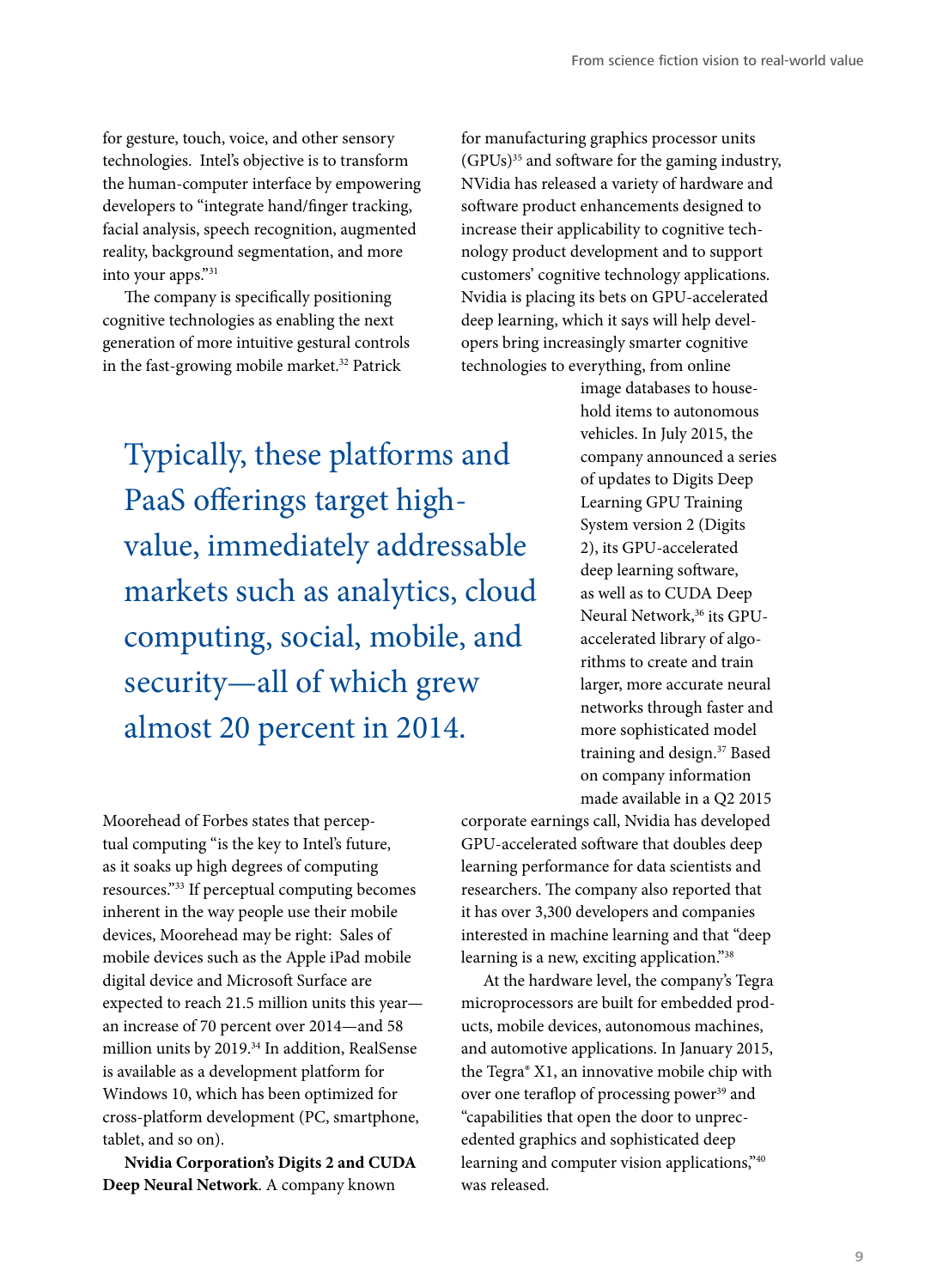### The "cloud wars": Cognitive technology PaaS

The so-called "arms race" in cognitive technologies began long ago between the technology company superpowers—Google, Amazon, Microsoft, IBM, Facebook, and Apple—in the form of investments in strategic R&D. With the enterprise cloud market expected to grow from \$70 billion to more than \$250 billion by 2017, this race has escalated into full-blown combat, with machine learning as the battleground.<sup>41</sup>

**Amazon Web Services (AWS) Machine Learning**. In the case of Amazon, machine learning as a service dates back to the company's early offerings of infrastructure as a service (IaaS) and software as a service (SaaS) through Amazon Web Services (AWS).<sup>42</sup> Amazon's recent launch of a machine learning-based PaaS offering can be seen as a direct result of its significant, long-term strategic research and development investments, notwithstanding the criticism these investments have attracted from investors and Wall Street.<sup>43</sup>

In April 2015, Amazon.com launched Amazon Machine Learning, an enhancement to AWS that makes it easier for developers to build predictive models for a variety of use cases, including detecting potentially fraudulent transactions, reducing customer churn rates, and improving customer support.44 Traditionally, building applications with machine learning capabilities necessitated expertise in statistics and data analysis, as well as experience in training a model with machine learning algorithms. Evaluating and refining the model and then generating analytics using the model were extremely labor-intensive. Amazon Machine Learning, in contrast, automates many of these laborintensive steps and reduces their complexity, making machine learning more accessible to software developers.<sup>45</sup>

It is difficult to directly trace a specific return on investment for Amazon Machine Learning back to the initial strategic R&D investments (spent over a *very* long period). However, one way of framing the value

proposition is to view investment in Amazon Machine Learning as creating the future growth opportunities for AWS, which is now positioned as a growing cloud computing capability for the company. Said one industry observer in August 2015:

It may seem odd for an e-commerce giant like Amazon to expand into machine learning, but it's an important way to enhance its growing cloud business. Amazon's cloud and big data efforts belong to AWS. Amazon doesn't report AWS revenues separately, but analysts at Pacific Crest estimate that AWS generated nearly \$5 billion in 2014 revenues, up from an estimated \$3.1 billion in 2013. That's just a sliver of Amazon's revenues of \$89 billion last year, *but it's growing at a much faster rate than its core product sales revenue*, which rose 15 percent annually to \$70 billion.46 [Emphasis added.]

Soon after, Amazon did report AWS earnings separately, and the results are impressive. The *Wall Street Journal* recently reported that in Q3 2015, the "cloud-computing unit… reported a 79 percent sales increase to \$2.09 billion, compared with analyst expectations of just under \$2 billion. The division's operating profit of \$521 million was nearly as much as the total for Amazon's North America retail operation. Amazon has said AWS… could one day surpass the core retail business in size."47

**Microsoft's Azure Machine Learning**. Like Amazon, Microsoft (through Microsoft Research) has always been committed to longterm strategic R&D in machine learning; the impact of the technology is now pervasive at the company.48 And like Amazon, Microsoft is seeking to use machine learning as a way to generate new revenue from existing customers of its public cloud computing platform, Microsoft Azure. To this end, in June 2014, Microsoft launched Azure Machine Learning, an open, multisided platform<sup>49</sup> designed to accelerate and scale collaboration within a developer community and among a growing business ecosystem of strategic partners. As a next step, in January 2015, Microsoft acquired Revolution Analytics Inc., a major commercial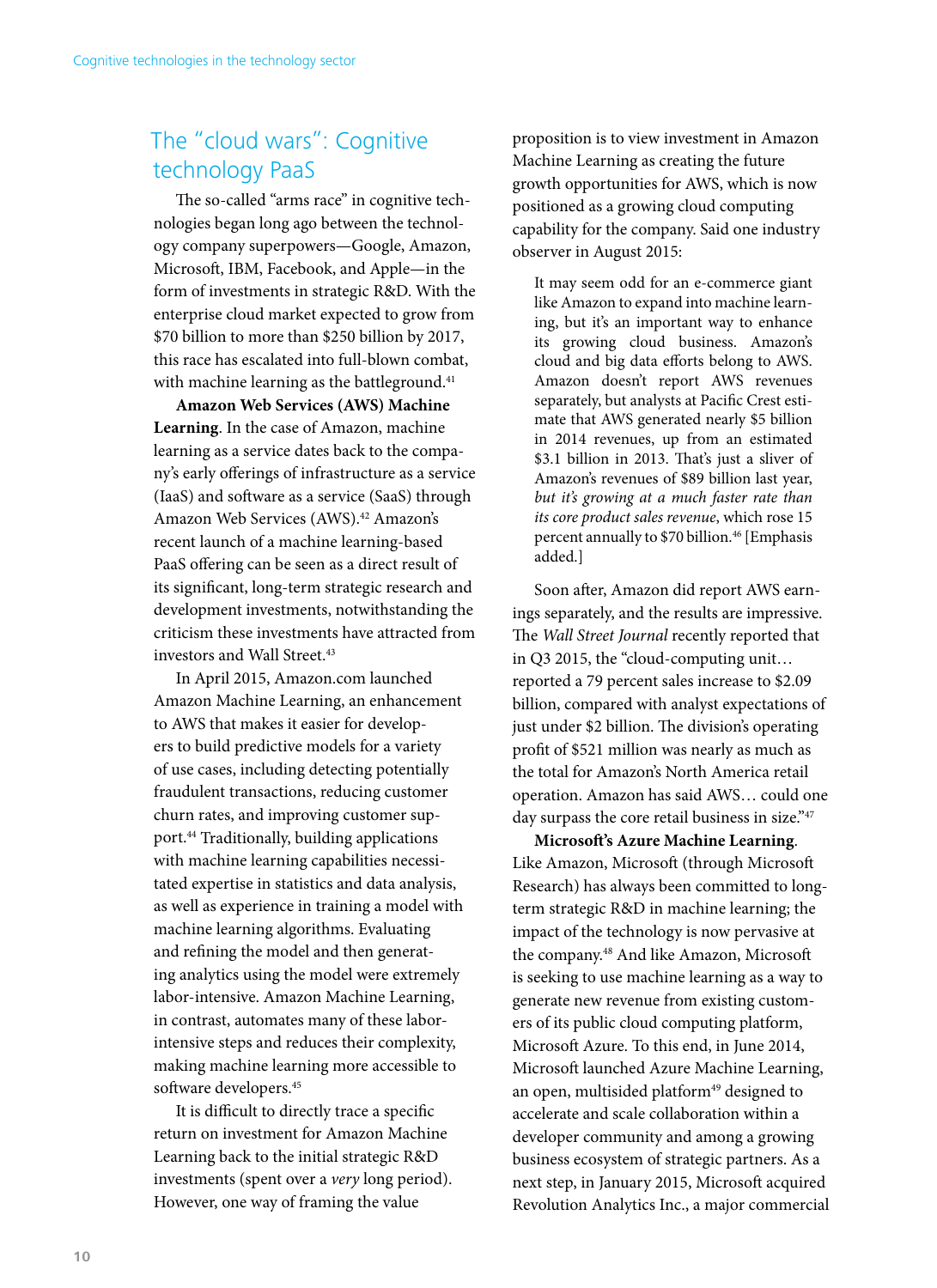contributor to the open-source R project, adapting Revolution's scalable R distribution for Azure Machine Learning, "making it much easier and faster to analyze big data, and to operationalize R code for production applications."50

R is one of the first open-source programming languages and developer communities, and is emerging as an industry standard amongst data scientists.<sup>51</sup> Azure Machine Learning is now an advanced analytics service that allows the development of applications in just a few hours (a process which once took a few weeks and required additional internal technical resources).

In an effort to move away from the sluggish PC market, cloud computing is a priority segment for Microsoft. The company, which reported a doubling of revenue for its Azure cloud services in Q3 2015, will continue to rely on Azure Machine Learning for ongoing PaaSbased revenues (as opposed to the single-product sales model of other product segments).<sup>52</sup>

**Hewlett-Packard Enterprise (HPE) Haven Predictive Analytics**. The recently formed HPE is yet another company that has added a cognitive extension to a platform in an effort to appeal to a growing developer community, scale and accelerate product development, and boost the adoption rates of its cloud computing platform. The platform in question is HPE's Haven Big Data platform, a scalable open platform for enterprise data analytics.<sup>53</sup>

In February 2015, prior to the recent restructuring, Hewlett Packard (HP) rolled out Haven Predictive Analytics, an enhancement designed to accelerate large-scale machine learning, statistical analysis, and graph processing,54 enabling customers—in this case, cognitive technology developers for IT operations—to build models for comprehensive machine learning and provide enterprise-wide statistical analysis of structured, unstructured, and previously underutilized data volumes.<sup>55</sup>

The features that differentiate this product from the competition include ease of use and (as in Microsoft's case) greater focus on the switching costs for the R programmer/data

scientist community.<sup>56</sup> In 2012, the predictive analytics market was a \$2 billion category of the overall analytics market worldwide, and is expected to more than triple to \$6.5 billion worldwide in 2019.<sup>57</sup> HPE is projecting \$3 billion in annual cloud revenue for 201558 while further positioning IT operations analytics (data centers optimized by machine learning algorithms for IT systems management) as a strong niche market in the enterprise cloud market.59

**SalesforceIQ, Oracle Social Cloud, and Pegasystems Pega 7**: In July 2014, cloud pioneer Salesforce.com acquired RelateIQ an American enterprise software company based in Palo Alto, California—for \$390 million. RelateIQ's relationship intelligence platform uses unstructured data (such as email, smartphone calls, and appointments) to augment customer relationship management through data science and machine learning. In September 2015, at its annual Dreamforce users' conference, the company rolled out SalesforceIQ for Small Business and SalesforceIQ for Sales—both of which are based on the machine learning capabilities made available by the RelateIQ acquisition and designed as extensible modules to its industryleading customer relationship management (CRM) platform.<sup>60</sup>

To compete with Salesforce in an emerging CRM market—social customer relationship management, or social CRM—Oracle Corp. and Pegasystems Inc. both made acquisitions of cognitive companies with applications of NLP to unstructured social media conversations. These capabilities are now a part of the Oracle Social Cloud and the Pegasystems Pega 7 platforms—automating analytics of real-time social media, amongst other cognitive-enabled functionalities.61 By 2019, the global market for social CRM is expected to surpass \$13 billion with a CAGR of 38 percent.<sup>62</sup> Overall, CRM is a fast-growing segment of the enterprise cloud computing market—with over 50 percent of CRM implementations expected to be cloudbased in the next five years.<sup>63</sup>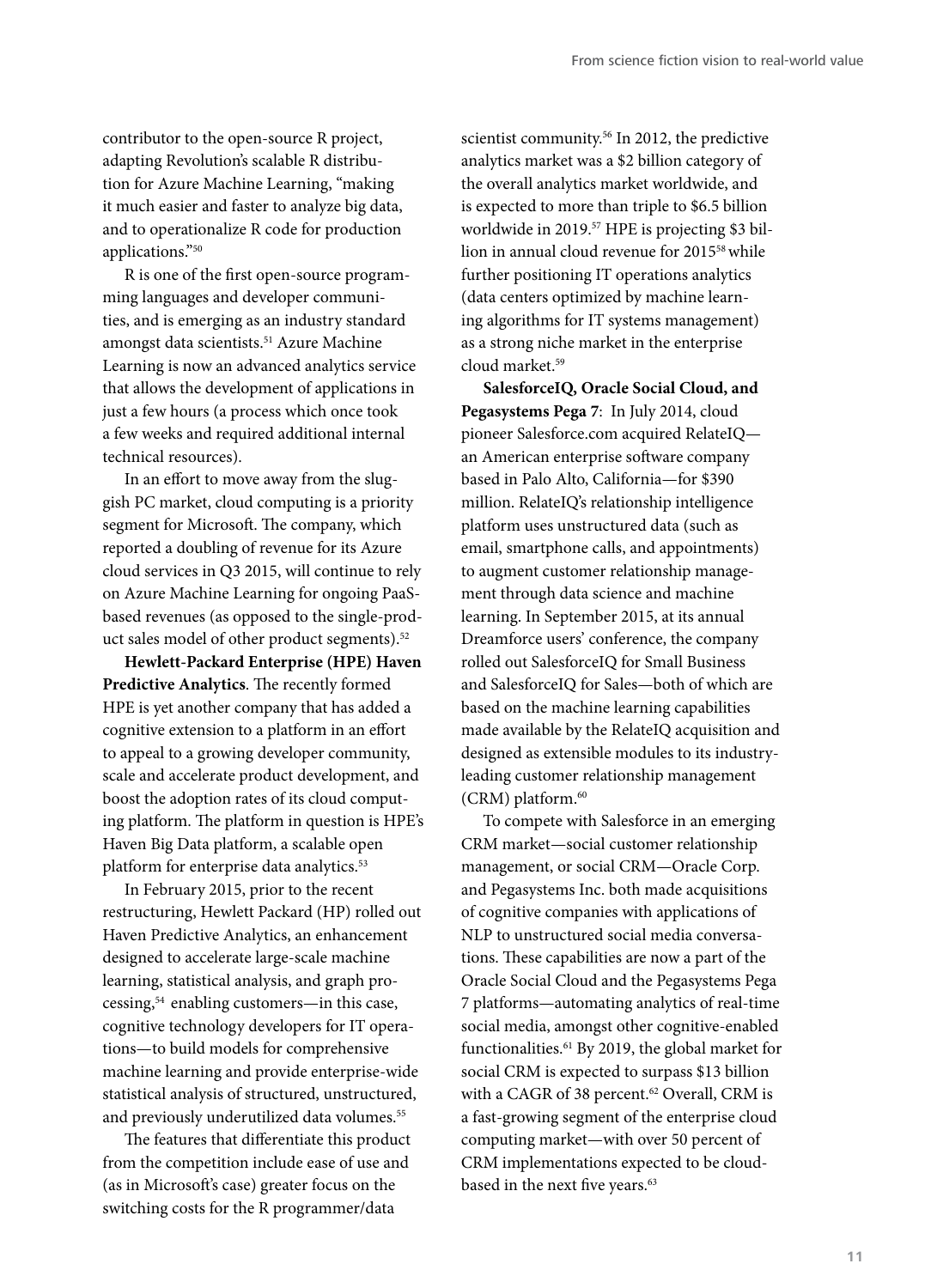#### **Cisco Systems' Cognitive Threat**

**Analytics**. In 2014, Cisco announced new solutions in advanced network security that were based, in large part, on products obtained from its 2013 acquisition of the Czech company Cognitive Security.64 The new Cisco platform, known as Cognitive Threat Analytics, is a cloud-based solution (which reduces time to discovery of threats operating inside a network) rooted in a set of advanced algorithms and machine learning techniques that Cognitive Security developed over 10 years prior to the acquisition.<sup>65</sup>

Machine learning addresses the growing demand for cybersecurity threat analytics through behavioral analysis and anomaly detection, which identifies disparities in the outer defenses of a network that are then used to identify the symptoms of a malware infection or data breach.<sup>66</sup> Unlike traditional network security techniques (such as incident response systems), Cognitive Threat Analytics does not depend on manual rule

sets. Instead, statistical modeling and machine learning are used to analyze multiple parameters while taking in real-time traffic data, identifying new threats, learning from the data volumes, and adapting over time.<sup>67</sup> Cognitive Threat Analytics is available through an add-on license to any Cisco Cloud Web Security solution.

Cybersecurity is one of the largest and fastest-growing markets within the technology sector—with worldwide cybersecurity market estimates of \$77 billion in 2015 and \$170 billion by 2020.<sup>68</sup> The security analytics segment is expected to grow from \$2.1 billion in 2015 to \$7.1 billion by 2020, at a CAGR of 27.6 percent from 2015 to 2020.<sup>69</sup> In addition, "the market for Secure Web Gateways (SWGs) solutions is still dominated by traditional on-premises appliances. But the use of cloud-based services is growing rapidly, and advanced threat protection functionality remains an important differentiator."70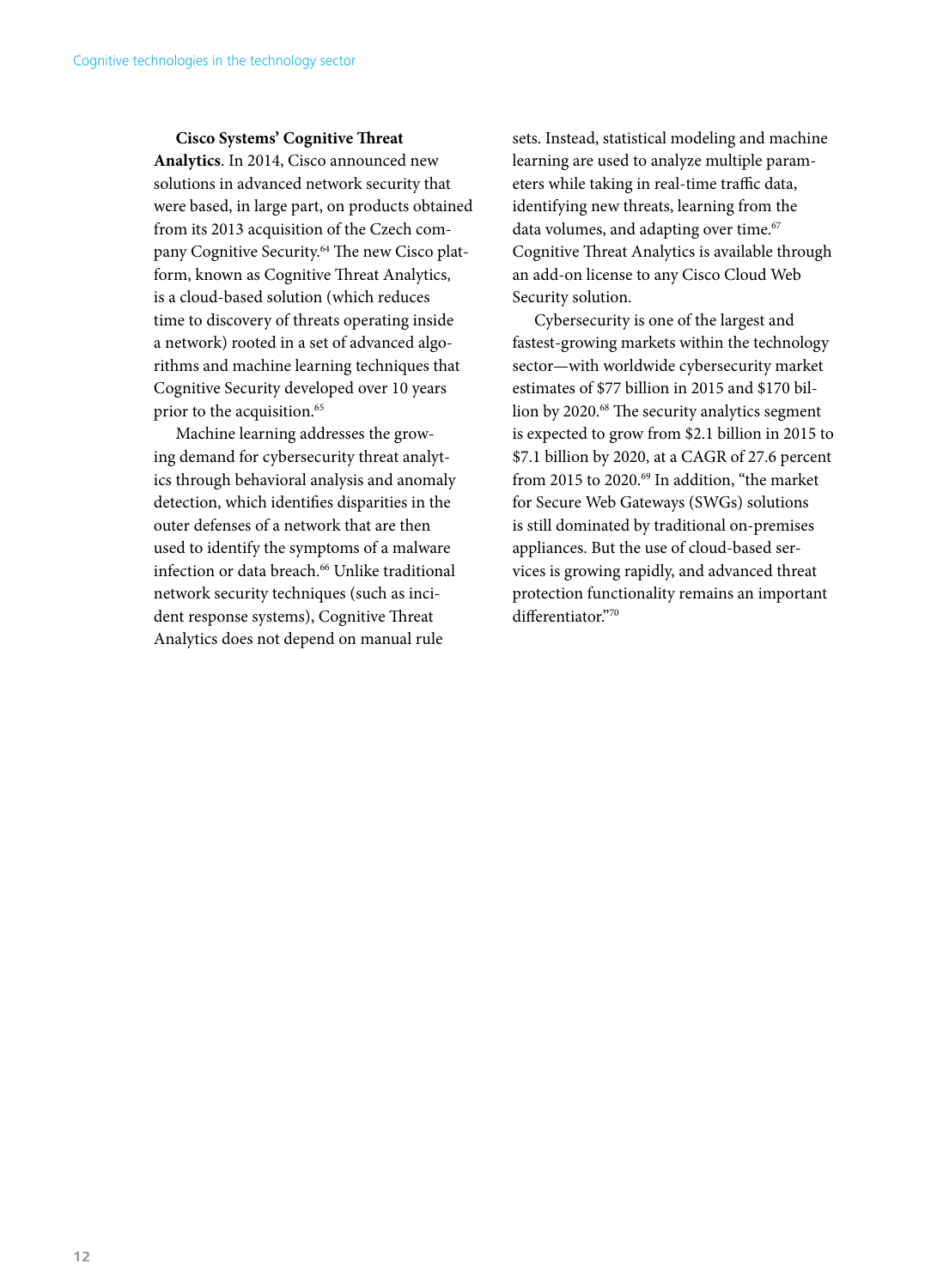## <span id="page-16-0"></span>Market implications and considerations

**TECHNOLOGY** companies looking to take cognitive technology capabilities to market may want to consider the following factors.

**Know where to play**. Regarding the go-tomarket activities we have discussed, the most discernible trend is the commercial development of machine learning and NLP. Today's

Deep learning algorithms, as well as visual, gestural, and spatial computational needs, are emerging as focus areas for the technology industry because they all require high levels of computational resources. This opportunity to address future processing challenges has not escaped the semiconductor subsector: Besides

PaaS offerings have been designed to lower the barriers to entry to these capabilities and, more importantly, to extract value over the lifetime total value of current customers versus the average revenue per unit of traditional, linear unit sales and distribution. In the short term, we expect machine learning platforms and product innovation opportunities to continue to generate revenue and attract new customers in the fol-

Deep learning algorithms, as well as visual, gestural, and spatial computational needs, are emerging as focus areas for the technology industry because they all require high levels of computational resources.

lowing markets: IT operations management, data analytics (specifically predictive analytics, IT operations analytics (ITOA), organizational analytics<sup>71</sup> and advanced threat analytics), along with customer relationship management (CRM). NLP, meanwhile, will fuel the growth of social CRM innovation.

When entering a new market, it bears keeping in mind the conventional wisdom that new markets are more difficult to enter than existing markets.72 Also keep in mind the baseline metric for the return on investment of these license- or subscription-based business models: The ratio of the lifetime total value of customers for SaaS offerings relative to the cost of customer acquisition can be as high as 5 to 1.73

the previously mentioned NVidia Tegra mobile chip, the IBM TrueNorth chip,<sup>74</sup> Intel's Xeon E7 v3 server chip,<sup>75</sup> and Qualcomm's Snapdragon mobile processor<sup>76</sup> are also designed to address the need for computational innovation.

**The long view**. Two long-term, strategic markets have been previously mentioned: The moonshot by IBM in the health care arena and further capabilities (besides the role speech recognition is already playing) designed into mobile devices, contributing to their ease of use and thereby enhancing their rapid adoption rate globally. Other emerging applications and markets for cognitive development platforms include wearables,<sup>77</sup> the Internet of Things (IoT),<sup>78</sup> machine-to-machine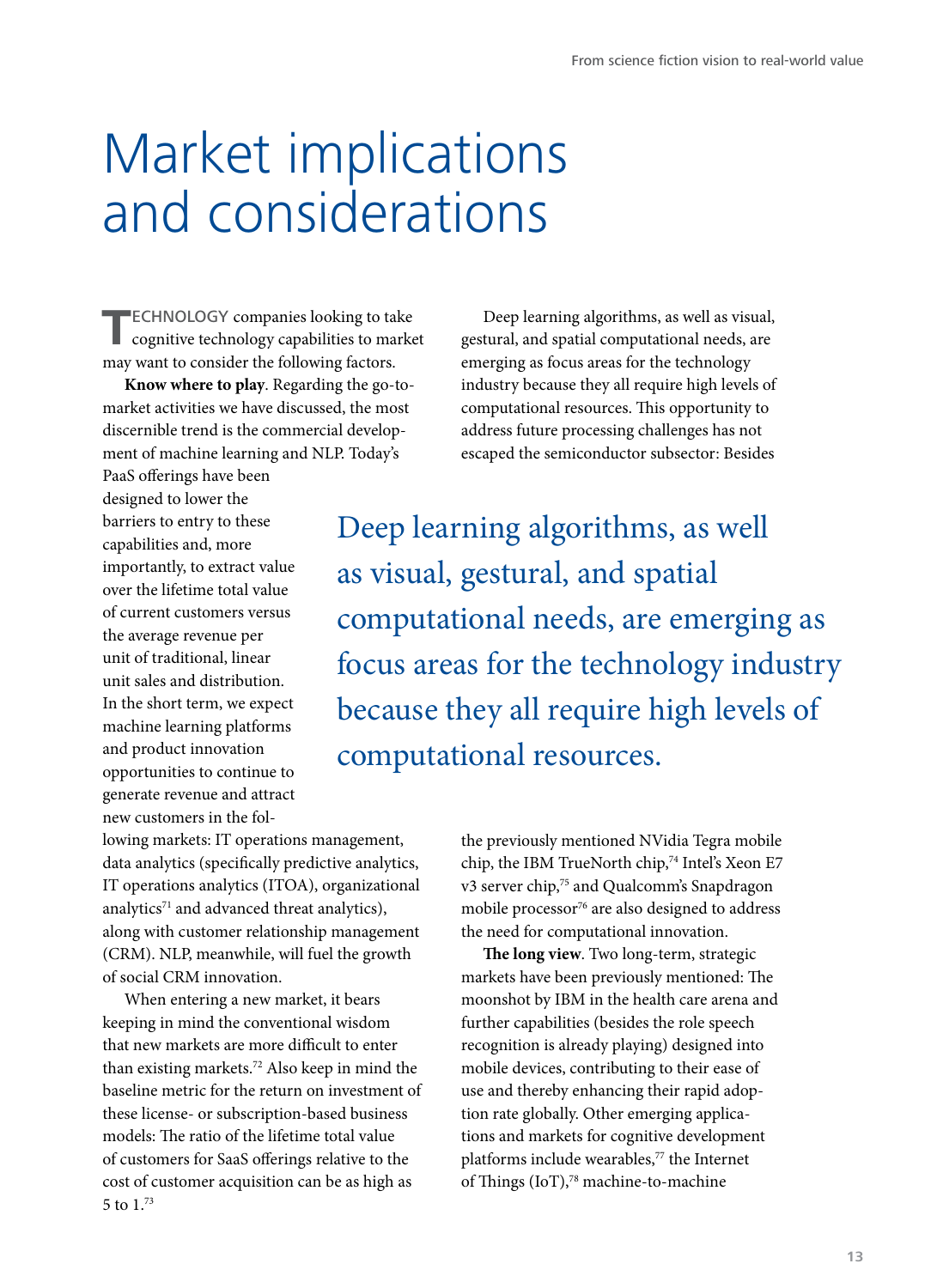$(M2M)$  communication<sup>79</sup> and the future of transportation mobility.<sup>80</sup>

**Act now to avoid paralysis**. As these cognitive technology activities demonstrate, artificial intelligence is no longer a pie-in-the-sky endeavor or an R&D initiative isolated from revenue growth or the customer relationship. Arguably, the ability to tactically execute was not broadly available across all the technology subsectors even a year ago. A product innovation approach that utilizes the traditional competitive advantage or "me too" approach to develop products would be an attempt to use old tools to deploy new technologies in a fundamentally transformed product distribution channel, and thus be unsuccessful. In this

Change at this speed and scale creates opportunities—and risk—which will challenge strongly held beliefs at the core of a company's business model.

> transformed environment, avoid paralysis and denial. The art of the possible is now. Begin by determining which markets and business priorities are immediately addressable, then apply them to formative cognitive-technology product-innovation value maps, technology roadmaps, and go-to-market strategies, while seeking out new product innovation toolsets.

**Beware the talent squeeze**. Talent is becoming increasingly scarce in the various artificial intelligence sub-disciplines we have discussed.81 Major US technology players are not only competing for market share but for talented individuals as well.<sup>82</sup> The worst-case scenario is that companies will consider certain in-house talent as mission-critical resources and thus limit access to them. In the best-case scenario, access to these experts and their subject matter expertise is incorporated into

open developer communities. We know this has already occurred at IBM Watson Group, for example.

**Cultivate both specialized expertise and institutional knowledge**. Lowering barriers to entry to what have traditionally been stand-alone, expensive, and complex artificial intelligence projects is the fundamental value proposition we have described, with cognitive computing now an applied technological extension of existent, scalable IT capabilities. However, one cannot assume that all IT professionals have the scientific background that deployment of cognitive technologies may require. With the automation of high-level programming tasks and the management of the

> interoperability of old and new data sets as examples comes the risk that people will blindly use functions of which they do not have a deep understanding, potentially causing systems to perform poorly when model assumptions are violated by changes in real-world events.<sup>83</sup> Alternatively, a data scientist may not be familiar with

how these new technologies should be integrated into an organization's larger enterprise architecture and deployment capabilities.

**The API economy**. Application programming interfaces (APIs) may be where IT professionals and cognitive technology experts will find common ground. Machine learning APIs are readily available through both AWS<sup>84</sup> and Microsoft Azure Marketplace,<sup>85</sup> while the IBM Watson-powered API Harmony service on Bluemix allows developers to search publicly available APIs based on wide-ranging search criteria.<sup>86</sup> Companies will also find opportunities to provide support for developing and applying cognitive technologies—and APIs will be the form of and the building blocks of these new products and services.<sup>87</sup>

**Look for open platforms to support cognitive technologies' development**. The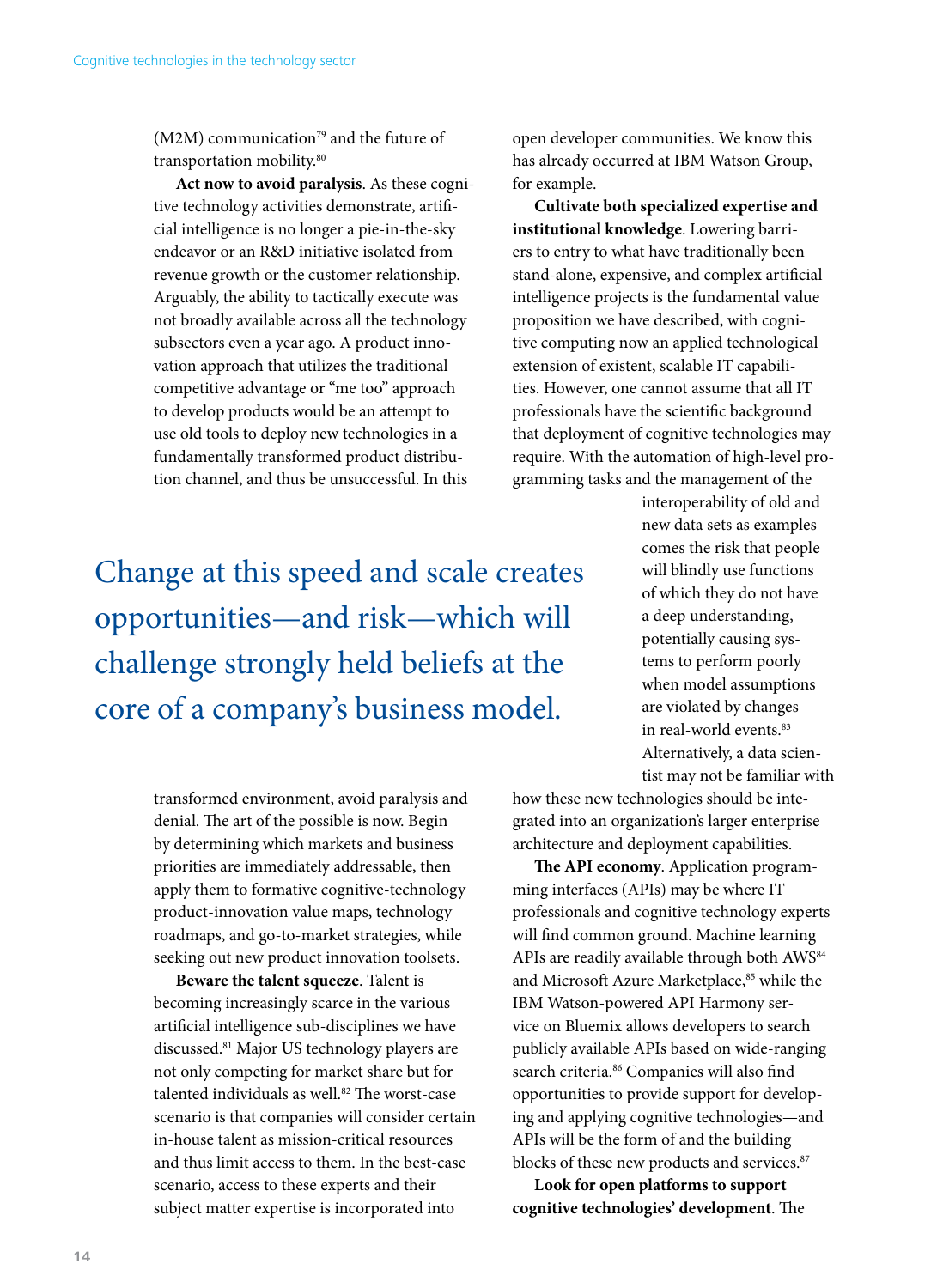examples cited in our analysis demonstrate the importance of open platforms based on open source technology architectures with their roots in the open source movement for software development. Recently, Google announced the public availability of a portion of its TensorFlow AI deep learning engine<sup>88</sup> and the IBM machine learning system, SystemML, is now an Apache Incubator open source project.<sup>89</sup> Facebook has also donated to Torch, an open source software project that is focused on deep learning.<sup>90</sup>

Open platforms enhance collaboration and create new market behaviors—and the prevalence of open development platforms points to the technology sector's hope that the adoption rate of cognitive technologies will mirror the success of mobile open development platforms—most notably Google's open source Android mobile development platform. By replicating the open source technology

architecture, open cognitive technology platforms will experience a rapid expansion similar to that of the mobile market since 2007.

**Learn to manage the new, new thing: Risk**. Change at this speed and scale creates opportunities—and risk—which will challenge strongly held beliefs at the core of a company's business model. As a result, new value creation opportunities may exist at the edges, not at the core, of your organizational capabilities.91 Meanwhile, exponential change empowers new entrants while fundamentally challenging the cost structures and delivery models of incumbent companies.<sup>92</sup> It helps technology companies to ask themselves: How is your organization formulating risk vis-a-vis cognitive technologies? And what are the new frameworks and methodologies for quantifying and mitigating risk when applying cognitive technologies to traditional business problems—and utilizing these platforms and PaaS offerings?

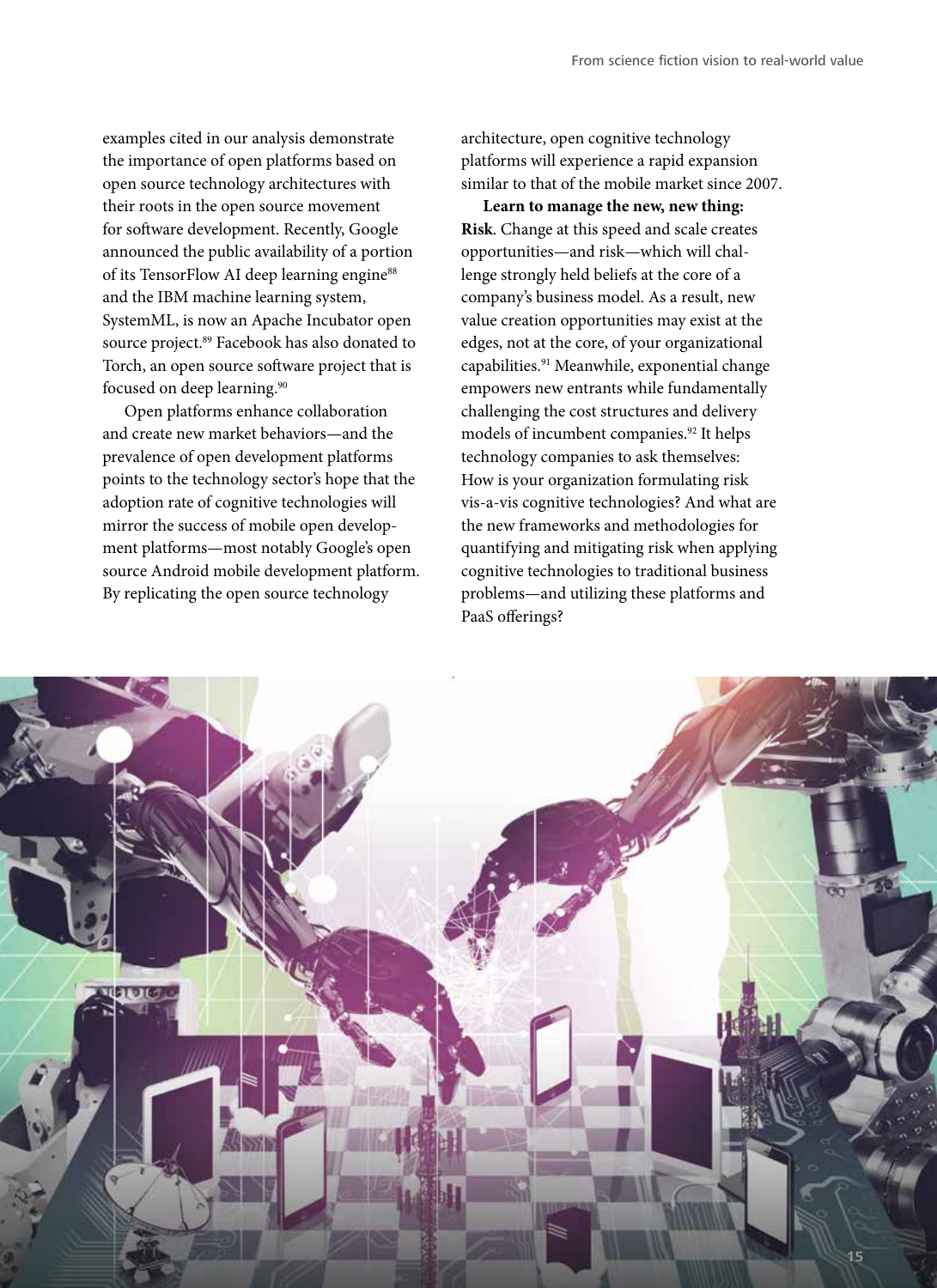# <span id="page-19-0"></span>Harnessing cognitive technologies

### **Where to start**

**O**RGANIZATIONS that wish to make or expand investments in cognitive technologies may want to consider the following steps. These steps can apply to not only technology companies but also technology-enabled enterprises in any industry or vertical market that wants to further explore cognitive technologies' potential to enable innovative business partnerships, platform solutions, new business models, and product innovation.

1. **Gain C-suite support**: Ensure you have strong C-level support across your organization for the assessment of business priorities related to cognitive technologies. The CEO should make cognitive technologies an executive-level responsibility, increasing

the scale of available resources. Other C-suite executives should support these efforts by encouraging methodologies that are appropriate to each specific technology (machine learning, computer vision, speech recognition, and so on).

- 2. **Learn and explore**: Continue to learn about and understand these technologies, exploring various use cases where they have been applied, and whether to enable business model transformation or to pursue product innovation.
- 3. **Flesh out your own possible use cases**: Assess where and how these technologies could positively impact your company,

| <b>Screen</b>   | <b>Cognitive technology indicators</b>                                                                                                                                    | <b>Application examples</b>                                                                                                                                                             |
|-----------------|---------------------------------------------------------------------------------------------------------------------------------------------------------------------------|-----------------------------------------------------------------------------------------------------------------------------------------------------------------------------------------|
| <b>Viable</b>   | • All or part of a task, job, or workflow<br>requires low or moderate level of skill<br>plus human perception<br>• Large data sets<br>Expertise can be expressed as rules | • Forms processing, first-tier customer service,<br>warehouse operation<br>Investment advice, medical diagnosis, oil<br>$\bullet$<br>exploration<br>• Scheduling maintenance operations |
| <b>Valuable</b> | • Workers' cognitive abilities or training<br>are underutilized<br>Business process has high labor costs<br>Expertise is scarce; value of improved<br>performance is high | • Writing company earnings reports; e-discover,<br>driving/piloting<br>• Health insurance utilization management<br>• Medical diagnosis; aerial surveillance                            |
| <b>Vital</b>    | Industry-standard performance requires<br>$\bullet$<br>use of cognitive technologies<br>• A service cannot scale relying on human<br>labor alone                          | • Online retail product recommendations<br>• Fraud detection<br>• Media sentiment analytics                                                                                             |

#### **Figure 4. Use the Three Vs to help identify opportunities for cognitive technologies**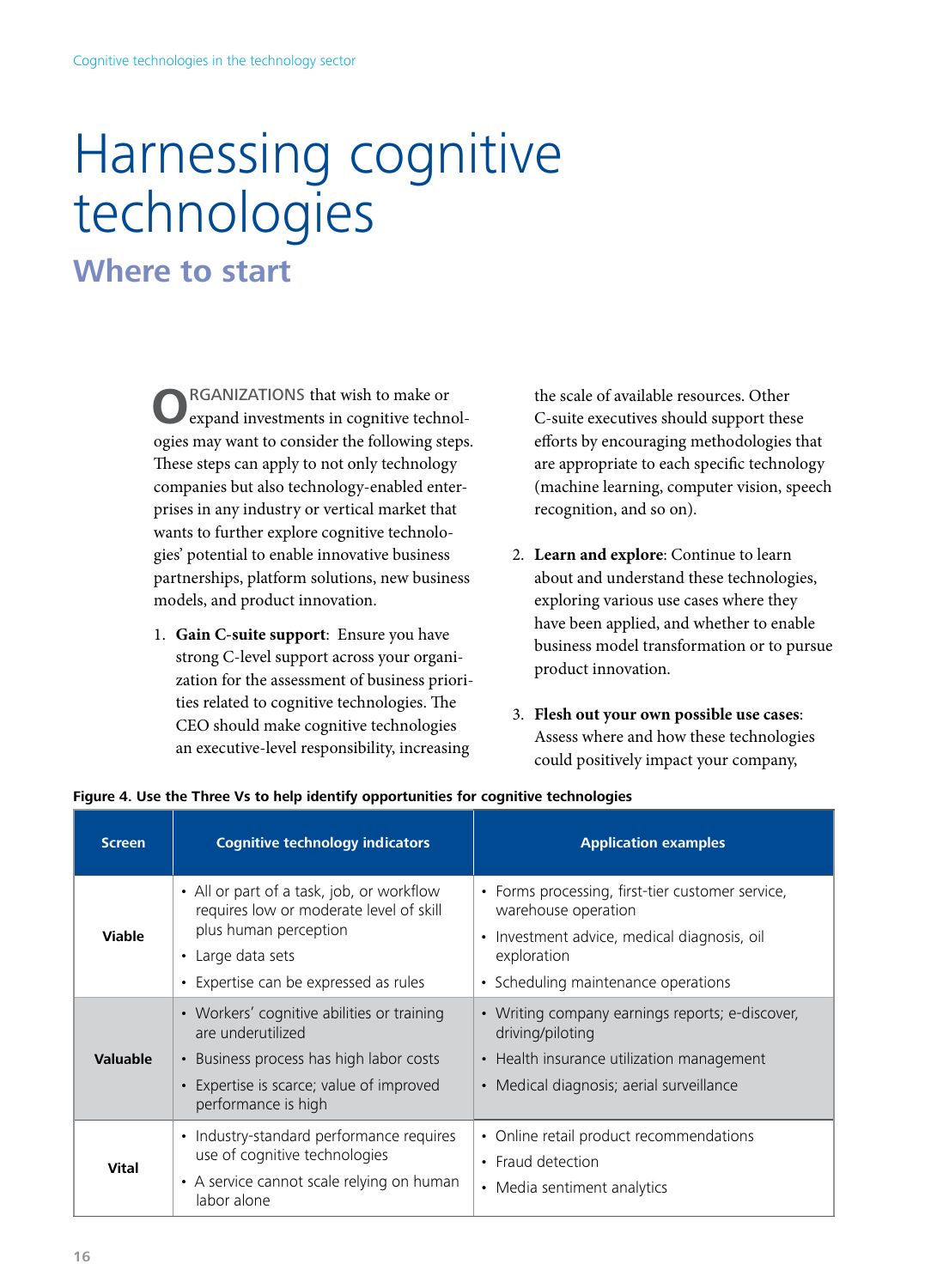keeping in mind customer retention, customer acquisition, and market growth opportunities. Cognitive technologies are not the solution to every problem. Our research on how companies are putting cognitive technologies to work has revealed a framework that can help organizations assess their own opportunities for deploying these technologies. We suggest organizations look across their business processes, their products, and their markets to examine where the use of cognitive technologies may be viable, where it could be valuable, and where it may even be vital. This "Three Vs" framework is summarized in figure 4. Organizations can use it to screen opportunities for applying cognitive technologies.<sup>93</sup>

- 4. **Build your cognitive capabilities**: Determine which part of your enterprise should start to build cognitive capabilities, possibly by initially using a center of excellence model.
- 5. **Leverage ecosystem partners**: Discuss business ecosystem and platform partnership options. Both of these may involve

partnering with organizations that already have cognitive technology product offerings, as well as with consultants or systems integrators who can help incorporate cognitive technologies for business transformation and/or product innovation.

- 6. **Pursue POCs**: Form a cognitive technology innovation team. Begin to explore and adopt cognitive technologies through the design of proof-of-concept projects.
- 7. **Expand where value creation is evident**: Double down, expand, and deploy where the value proposition of cognitive technologies is becoming evident.

Cognitive technologies are delivering measurable value to enterprises across multiple industries. Now is the time to engage these technologies and to frame how best your organization will capture the value these technologies are creating. A thorough evaluation of your company's position with regard to cognitive technologies can help put your organization on the path to reap these concrete benefits.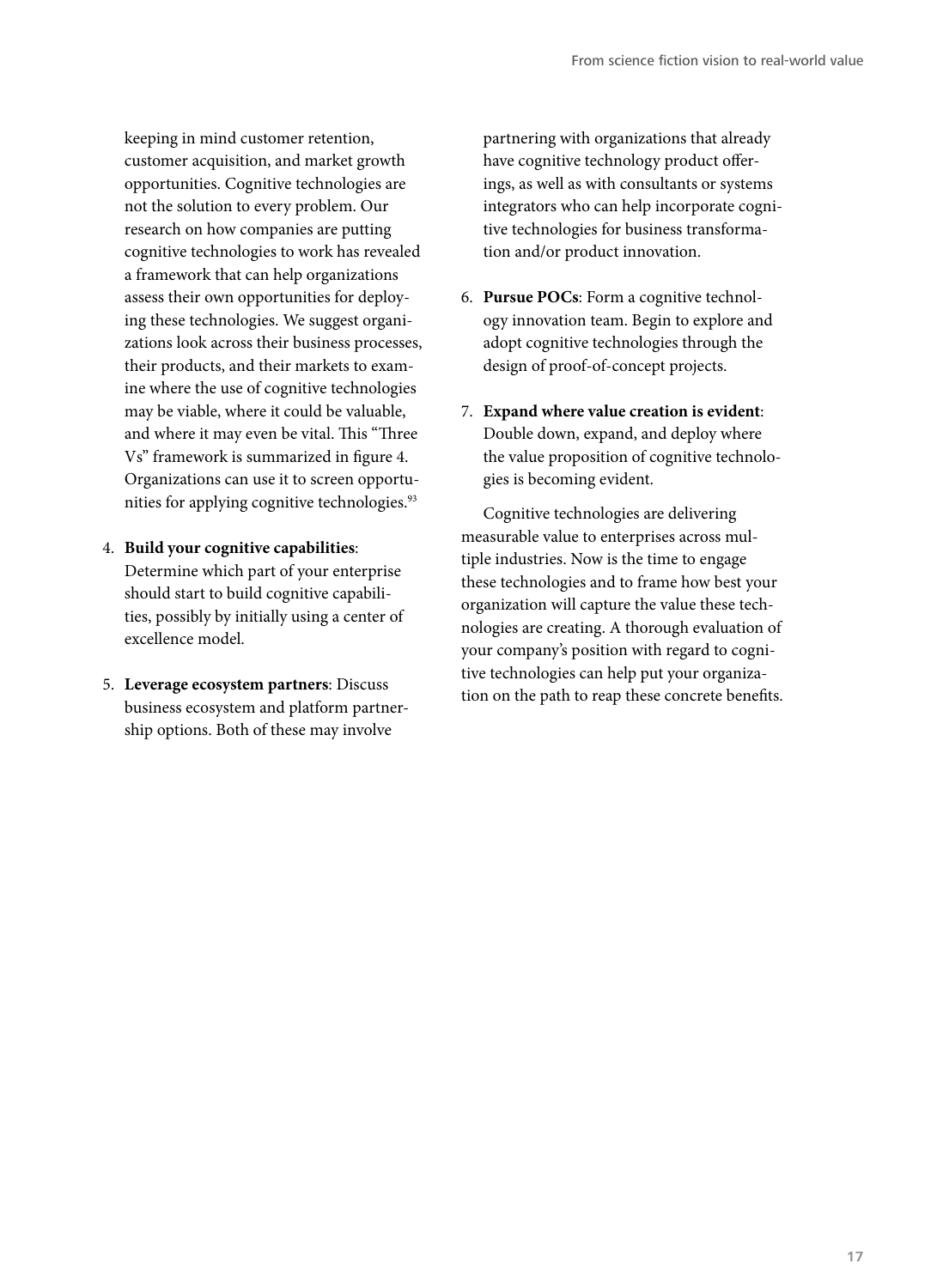## <span id="page-21-0"></span>Endnotes

- 1. The technology sector, or "tech sector,"is composed of companies that design, develop, or manufacture electronic components, products and/or solutions—and is further classified across multiple sub-sectors, including computer hardware, IT services, networking, Internet, semiconductor, and software.
- 2. David Schatsky, Craig Muraskin, and Ragu Gurumurthy, *Demystifying artificial intelligence: What business leaders need to know about cognitive technologies*, Deloitte University Press, November 4, 2014, http://dupress. com/articles/what-is-cognitive-technology/. This article is also an overview of cognitive technologies and their improving performance.
- 3. Brandon Bailey, "Google, Facebook and other tech companies race to develop artificial intelligence," *San Jose Mercury News*, April 23, 2014, http://www.mercurynews.com/ business/ci\_25627092/google-facebookand-other-tech-companies-race-develop/.
- 4. The M&A data is a technology sector analysis of activity in the United States and Canada and does not include global M&A data. The final 100 deals that make up the analysis include cross-sector (media and telecommunications) and cross-industry activity when appropriate in an effort to take into account cross-sector convergence issues, vertical market digitization trends, and broader trends in sensors, actuators, and hardware.
- 5. Deloitte analysis of M&A data gathered by financial data provider S&P Capital IQ.
- 6. Michael E. Raynor and Mumtaz Ahmed, *The Three Rules: How Exceptional Companies Think* (New York: Penguin, 2013).
- 7. KurzweilAI, "IBM forms new Watson group for cloud-delivered cognitive innovations, with \$1 billion investment," http://www.kurzweilai.net/ ibm-forms-new-watson-group-for-cloud-delivered-cognitive-innovations-with-1-billioninvestment/, last accessed November 23, 2015.
- 8. YouTube, "*IBM Watson Group launch event Jan. 9 in New York*," https://youtu.be/rB7VkrUYCAg, last accessed October 2, 2015.
- 9. Larry Greenemeier, "Will IBM's Watson usher in a new era of cognitive computing?" *Scientific American*, November 13,

2013, http://www.scientificamerican.com/ article/will-ibms-watson-usher-in-cognitivecomputing/, last accessed November 23, 2015.

- 10. Eamonn Kelly et al., *Business ecosystems come of age*, Deloitte University Press, April 15, 2015, http://dupress.com/articles/ business-ecosystems-boundaries-businesstrends/, last accessed November 23, 2015.
- 11. AlchemyAPI, "AlchemyAPI Products," http://www.alchemyapi.com/products/, last accessed November 24, 2015.
- 12. "The deep learning algorithm is a powerful general-purpose form of machine learning that is moving into the mainstream. It uses a variant of neural networks to perform high-level abstractions such as voice or image pattern recognition. Pioneered in 2006 by Geoffrey Hinton, a professor at the University of Toronto and researcher at Google, deep learning is proving its metal across a diverse spectrum of challenges—from new drug development to translating human conversations from English to Chinese. Google is using deep learning with its Android phone to recognize voice commands and on its social network to identify and tag images. Facebook is exploring deep learning as a means to target ads and identify faces and objects. A company called DeepMind . . . recently announced a Neural Turing Machine. This computing architecture utilizes a form of recurrent neural networks that can do end-to-end processing from a sensory perception data stream to interpretation and action. This system has been used to learn games from scratch, and in some cases has demonstrated better-than-human-level performance." Source: Bill Briggs and Marcus Shingles, *Exponentials*, Deloitte University Press, January 29, 2015, http://dupress.com/articles/ tech-trends-2015-exponential-technologies/.
- 13. Janet Wagner, "The rapid rise of deep learning computer vision technology," *Programmable Web*, June 6, 2015, http://www.programmableweb.com/news/rapid-rise-deeplearning-computer-vision-technology/analysis/2015/06/19, last accessed October 20, 2015.
- 14. Charlierose.com, "Ginni Rometty, Chairman and CEO of IBM," http://charlierose.com/ watch/60546698/, last accessed June 12, 2015.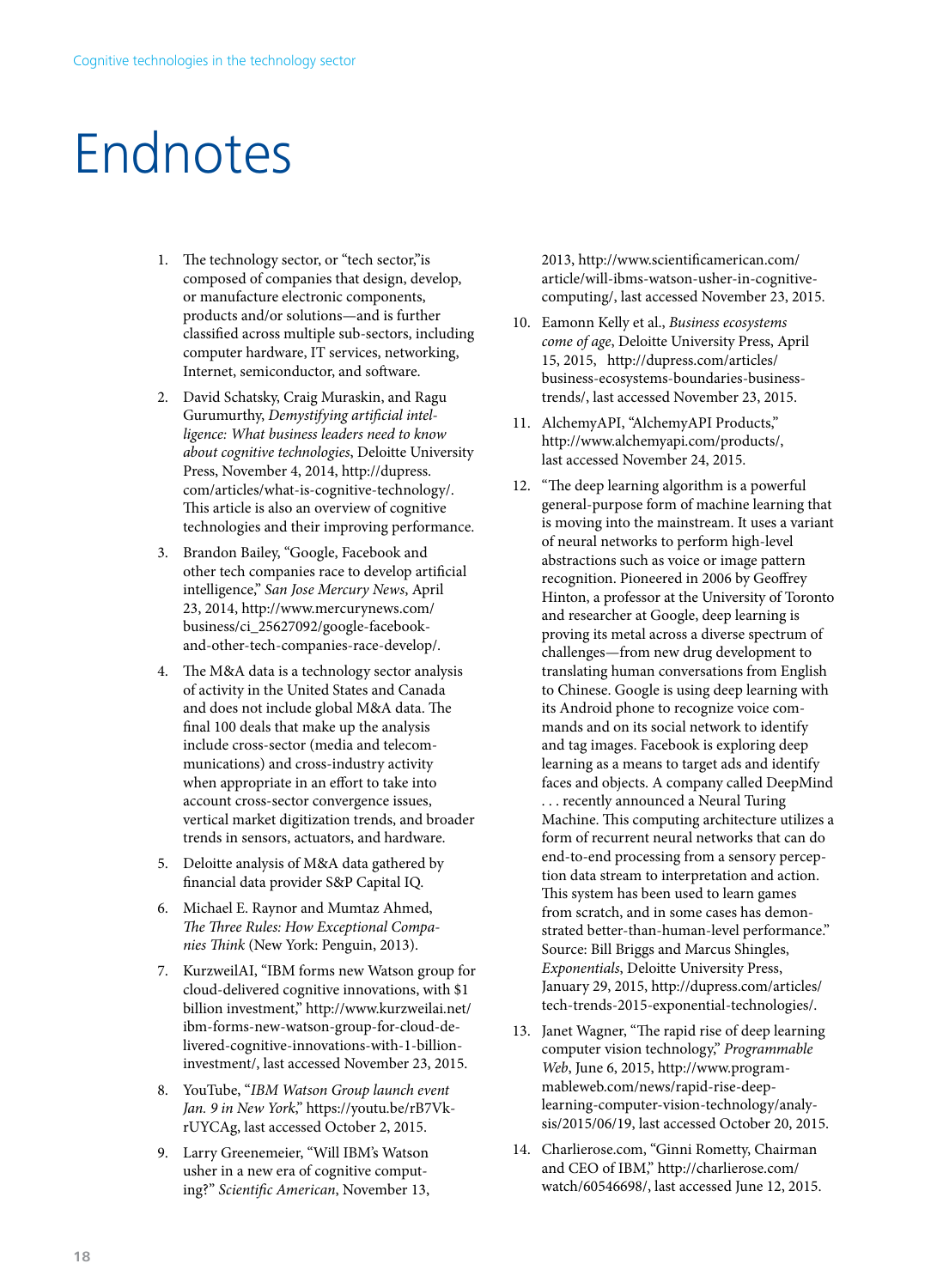- 15. IBM, "IBM closes deal to acquire merge healthcare," http://www-03.ibm.com/ press/us/en/pressrelease/47839.wss, last accessed November 23, 2015.
- 16. Gadgets360, "IBM plays down earnings miss as part of evolution," http://gadgets. ndtv.com/laptops/news/ibm-plays-downearnings-miss-as-part-of-evolution-755236/, last accessed November 24, 2015.
- 17. Peter H. Diamandis and Steven Kotler, *Bold: How to Go Big, Create Wealth and Impact the World*, (New York: Simon and Schuster, 2015), p. 82.
- 18. Robert McMillan, "IBM's new unit bets on boom in artificial intelligence," *Wall Street Journal*, October 6, 2015, http://www.wsj. com/articles/ibms-new-unit-bets-on-boomin-artificial-intelligence-1444104061.
- 19. Alphabet.com, "G is for Google," https:// abc.xyz/, last accessed October 19, 2015.
- 20. Briggs and Shingles, *Exponentials*.
- 21. Salim Ismail, *Exponential Organizations: Why New Organizations are Ten Times Better, Faster, and Cheaper than Yours (and What to Do about It)*, (New York: Diversion Books, 2014), p. 18– 19. Ismael mentions Google Ventures (which will continue as the venture capital business unit of the Alphabet holding company), "an almost perfect exponential organization."
- 22. Ibid, p. 18.
- 23. Exponential Organizations.com, "Top 100ExOs," http://top100.exponentialorgs. com/, last accessed October 19, 2015.
- 24. Deloitte analysis of M&A data gathered by financial data provider S&P Capital IQ.
- 25. QZ.com, "All of Google's—er, Alphabet's companies and products from A to Z," http:// qz.com/476460/here-are-all-the-alphabetformerly-google-companies-and-productsfrom-a-to-z/, last accessed October 19, 2015.
- 26. Deloitte analysis of M&A data gathered by financial data provider S&P Capital IQ.
- 27. John Hagel, *The power of platforms*, Deloitte University Press, April 15, 2015, http://dupress. com/articles/platform-strategy-new-levelbusiness-trends/, last accessed October 9, 2015.
- 28. Paul Clemmons, Jason Geller, and Adam Messer, *Cloud hits the enterprise*, Deloitte University Press, July 1 2012, http://dupress. com/articles/cloud-hits-the-enterprisethe-scoop-on-software-as-a-service/, last accessed October 9, 2015.
- 29. IBM, "IBM Bluemix," http://www.ibm.com/ bluemix, last accessed October 13, 2015.
- 30. Gil Press, "IBM reinvents itself by establishing a frontier homestead for cognitive computing," *Forbes*, October 27, 2014, http:// www.forbes.com/sites/gilpress/2014/10/27/ ibm-reinvents-itself-by-establishing-afrontier-homestead-for-cognitive-computing/, last accessed October 13, 2015.
- 31. Intel, "Intel Real Sense SDK," https:// software.intel.com/en-us/intel-realsensesdk, last accessed November 23, 2015.
- 32. Jean Philippe Bouchard et al., "Worldwide smartphone 2014–2018 forecast and analysis," *IDC*, March 2014, http://www.idc.com/getdoc. jsp?containerId=247140, "The pace of mobile adoption is growing significantly; smartphone shipments are expected to grow from 1.2 billion in 2014 to 1.7 billion units by 2018—a CAGR of 11.5 percent during 2014-18."
- 33. Patrick Moorehead, "Perceptual computing: Critical to Intel's future," *Forbes*, September 20, 2012, http://www.forbes. com/sites/patrickmoorhead/2012/09/21/ perceptual-computing-the-key-to-intelsfuture/, last accessed November 23, 2015.
- 34. Fool.com, "Why surging sales of hybrid devices is great news for Microsoft and Intel," http:// www.fool.com/investing/general/2015/09/17/ why-surging-sales-of-hybrid-devices-is-greatnews.aspx, last accessed October 13, 2015. iPad is a trademark of Apple Inc., registered in the United States and other countries. The current report is an independent publication and has not been authorized, sponsored, or otherwise approved by Apple Inc.
- 35. The Graphics Processor Unit (GPU) is "a single chip processor with integrated transform, lighting, triangle setup/clipping, and rendering engines that is capable of processing a minimum of 10 million polygons per second." Source: http://www.nvidia.com/object/gpu.html.
- 36. NVIDIA® CUDA® is a parallel computing platform and programming model that enables dramatic increases in computing performance by harnessing the power of the graphics processing unit (GPU). Source: https://developer.nvidia.com/about-cuda.
- 37. Jeffrey Burt, "Nvidia enhances DIG-ITS, CUDA software for deep learning," *eWeek*, July 8, 2015, http://www. theinquirer.net/inquirer/news/2416690/ nvidia-updates-digits-and-cudnn-gpuaccelerated-deep-learning-software.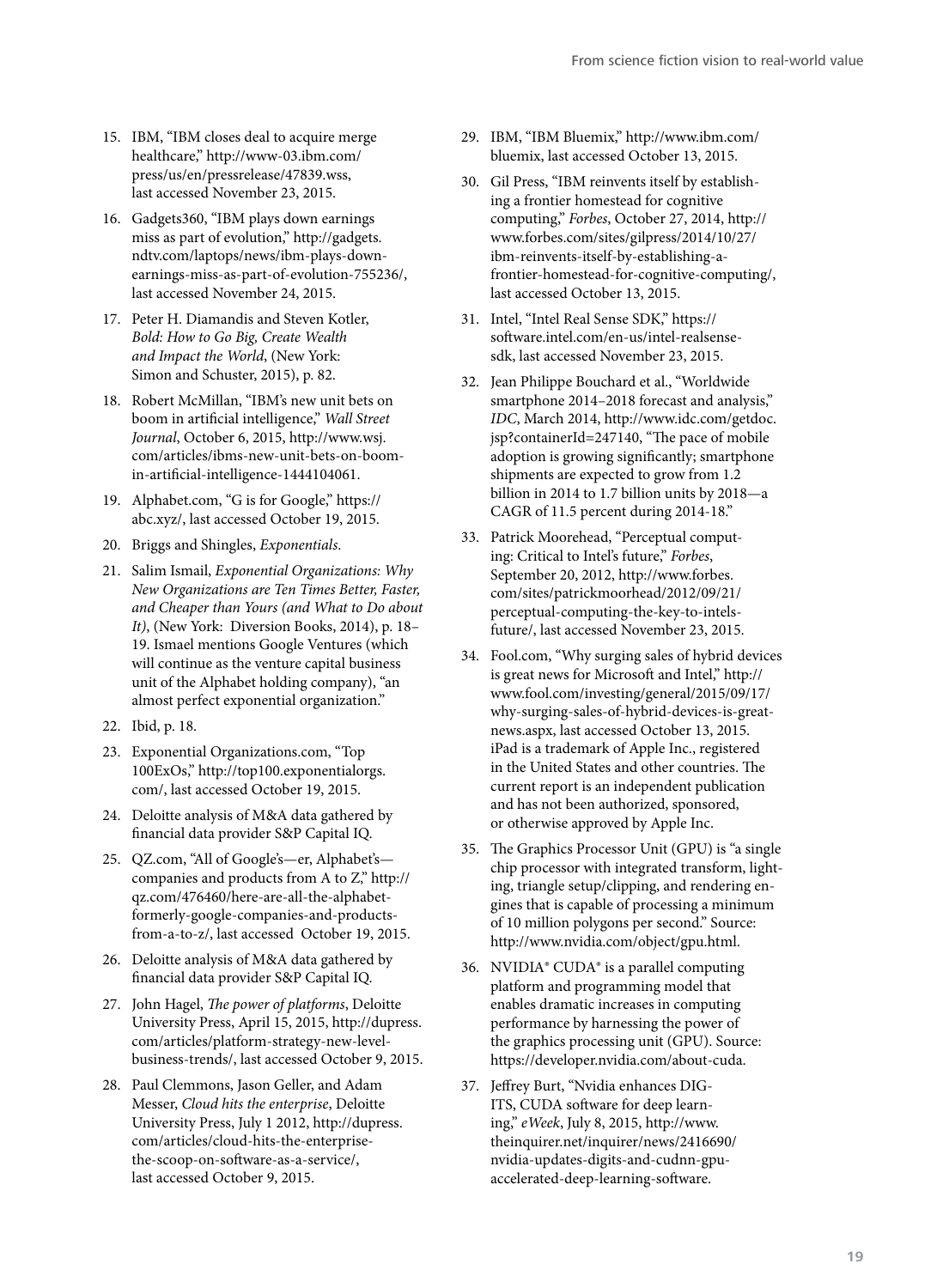- 38. NVidia Corp., "Q3 2015 NVidia Corp conference call," Thomson StreetEvents, August 6, 2015.
- 39. CIO Review, "NVidia release next generation Mobile Super Chip," http://technology. cioreview.com/news/nvidia-releases-next-generation-mobile-super-chip-nid-4601-cid-19. html, last accessed November 19, 2015.
- 40. Nvidia, "NVIDIA launches Tegra X1 Mobile Super Chip," http://nvidianews.nvidia.com/ news/nvidia-launches-tegra-x1-mobilesuper-chip, last accessed October 19, 2015.
- 41. Jagdish Rebelo, *Enterprise cloud computing: Future market size, growth and competitive landscape*, IHS Quarterly, May 20, 2014, http://blog.ihs.com/q12-enterprisecloud-computing-future-market-sizegrowth-and-competitive-landscape.
- 42. For a history of the development of AWS, Infrastructure as a Service—and the creation of the cloud computing market—all of which are the origins of the Amazon Machine Learning innovation at Amazon, see Brad Stone, "Chapter 7: A technology company, not a retailer," *The Everything Store: Jeff Bezos and the Age of Amazon*, (New York: Back Bay Books, 2013), p. 193.
- 43. MobyLives, "Wall Street finally says maybe Amazon should, you know, make some money," http://www.mhpbooks.com/wall-street-finallysays-maybe-amazon-should-you-know-makesome-money/, last accessed December 1, 2015.
- 44. Amazon.com, "Amazon Machine Learning," http://aws.amazon.com/machinelearning/, last accessed August 13, 2015.
- 45. Marketwatch.com, "Amazon Web Services Announces Amazon Machine Learning," http:// www.marketwatch.com/story/amazon-webservices-announces-amazon-machine-learning-2015-04-09/, last accessed October 2, 2015.
- 46. Fool.com, "The cloud battle heats up between Amazon.com Inc., Google Inc., Microsoft Corp, and IBM," http://www.fool.com/ investing/general/2015/04/16/the-cloudbattle-heats-up-between-amazoncom-inc-go. aspx/, last accessed August 8, 2015.
- 47. *Wall Street Journal*, "Amazon posts surprise profit, while sales surge," http:// www.wsj.com/articles/amazon-postssurprise-profit-while-sales-surge-1445544477?mod=djemCIO\_h&alg=y, last accessed October 23, 2015.
- 48. Mary Branscombe, "How machine learning ate Microsoft," *Infoworld*, February 19, 2015, http://www.infoworld.com/

article/2886132/machine-learning/ how-machine-learning-ate-microsoft. html/, last accessed September 29, 2015.

- 49. Multisided platforms (MSPs) are *technologies, products or services that create value primarily by enabling direct interactions between two or more customer or participant groups*. See Andrei Hagiu, "Strategic decisions for multisided platforms," *MIT Sloan Management Review*, December 19, 2013, http://sloanreview.mit.edu/article/ strategic-decisions-for-multisided-platforms/.
- 50. Microsoft, "Machine learning blog: Microsoft closes acquisition of Revolution Analytics," http://blogs.technet.com/b/ machinelearning/archive/2015/04/06/ microsoft-closes-acquisition-of-revolutionanalytics.aspx/, last accessed October 19, 2015.
- 51. DeZyre.com, "R Programming Language— A powerful statistical programming tool written by statisticians for statisticians," https://www.dezyre.com/article/-why-rprogramming-language-still-rules-datascience/161, last accessed December 1, 2015.
- 52. *Wall Street Journal*, "Microsoft profit tops estimates," http://www.wsj.com/articles/microsoftprofit-climbs-1445545134?mod=djemCIO\_h, last accessed October 23, 2015.
- 53. Hewlett Packard, Inc. "HP Haven Big Data Platform," http://www8.hp.com/us/en/ software-solutions/big-data-platform-haven/ index.html, last accessed September 29, 2015.
- 54. Hewlett Packard, Inc. "Haven Predictive Analytics," http://www8.hp.com/us/en/ software-solutions/predictive-analytics-rbig-data/, last accessed September 29, 2015.
- 55. Adrian Bridgewater, "HP Haven Predictive Analytics: Operationalizing large-scale machine learning," *Computer Weekly*, February 2015, http://www.computerweekly.com/blogs/ cwdn/2015/02/hp-haven-predictive-analyticsoperationalising-large-scale-machine-learning. html/, last accessed September 29, 2015.
- 56. Ibid. As Adrian Bridgwater of Computer Weekly also noted: "Now the global developer community can employ R to scale to more than a billion predictive records of data—and this is said to be 'an order of magnitude improvement' over traditional R-based performance. This offering from HP also retains the consistency with R and enables data scientists to use their familiar R console and RStudio to work with Distributed R—and this could indeed be important for R converts."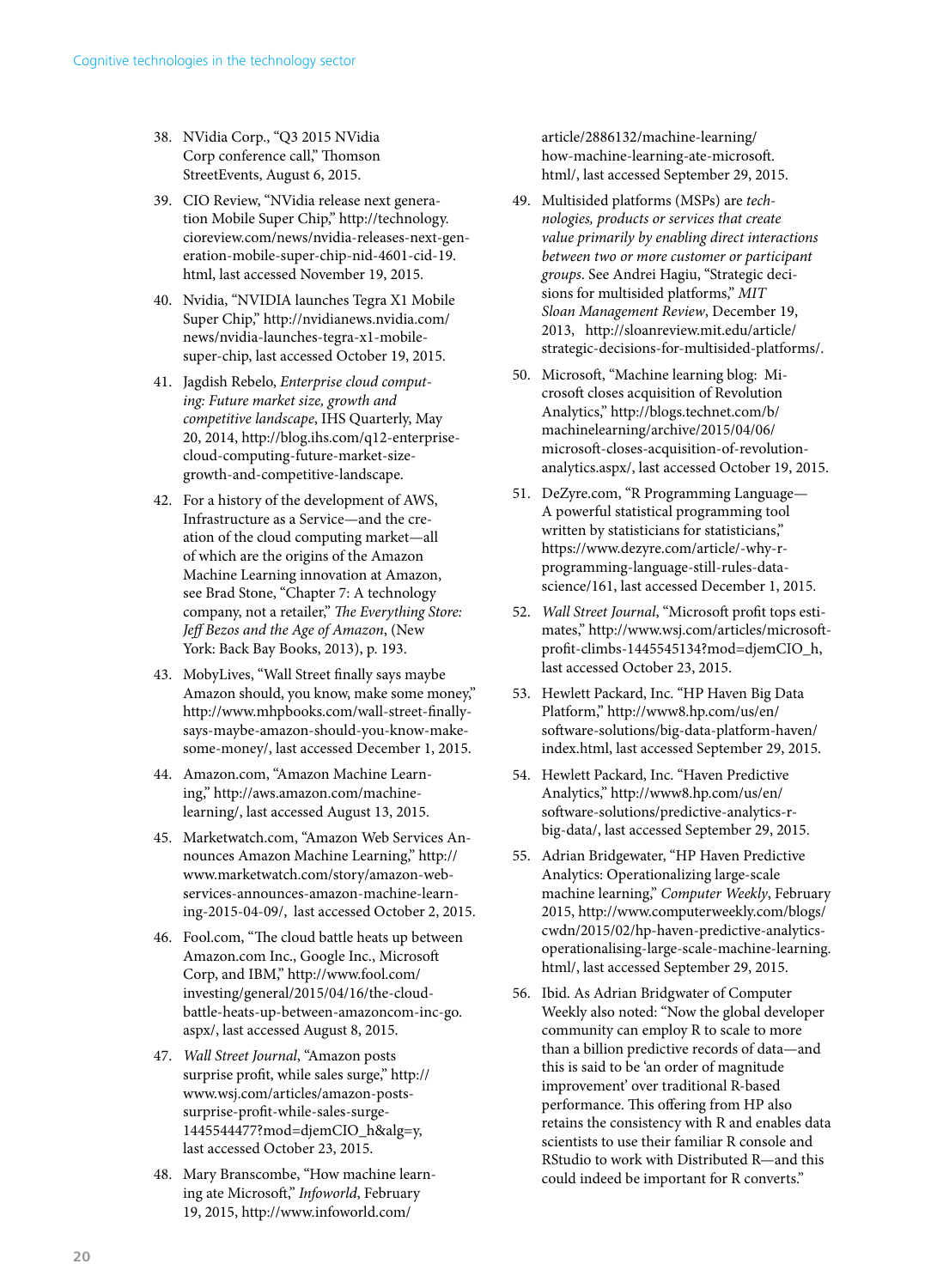- 57. Techcrunch, "The next wave of enterprise software powered by machine learning," http:// techcrunch.com/2015/07/27/the-next-waveof-enterprise-software-powered-by-machinelearning/, last accessed October 19, 2015.
- 58. Larry Dignan, "HP Enterprise: Can it overcome layoffs, split growing pains, and FUD," *ZDNet*, September 16, 2015, http:// www.zdnet.com/article/hp-enterprise-canit-overcome-layoff-split-growing-painsand-fud/, last accessed October 19, 2015.
- 59. Hewlett Packard, Inc., "Operations Analytics," http://www8.hp.com/us/en/software-solutions/ operations-analytics-operations-analysis/, last accessed December 3, 2015.
- 60. Charles Babcock, "SalesforceIQ gathers intelligence for customers big and small," *Information Week*, September 17, 2015, http://www.informationweek.com/cloud/ software-as-a-service/salesforceiq-gathersintelligence-for-customers-big-and-small/, last accessed November 23, 2015.
- 61. Pegasystems, "Pegasystems transforms customer service with advanced social collaboration and predictive analytics," http:// www.pega.com/about/news/press-releases/ pegasystems-transforms-customer-service-advanced-social-collaboration-and, last accessed November 23, 2015; Oracle, "Oracle social cloud," http://www.oracle.com/us/solutions/ social/overview/index.html/, last accessed November 23, 2015; Pegasystems, "Marketing analytics," http://www.pega.com/marketinganalytics/, last accessed December 1, 2015.
- 62. Markets and Markets, "Social Customer Relationship Management (CRM) Market by Solution—Global Forecasts to 2019," http://www.marketsandmarkets.com/ Market-Reports/social-customer-relationshipmanagement-market-124012616.html, last accessed December 11, 2015.
- 63. CRMSearch, "Cloud computing CRM," http://www.crmsearch.com/cloud.php/, last accessed November 23, 2015.
- 64. Cisco Systems, Inc. "Introducing Cisco Cognitive Threat Analytics," http://blogs.cisco. com/security/introducing-cisco-cognitivethreat-analytics, last accessed August 28, 2015.
- 65. Ibid.
- 66. Ibid.
- 67. Cisco Systems, "Cisco Cognitive Threat Analytics," http://www.cisco.com/c/en/us/solutions/ enterprise-networks/cognitive-threat-analytics/ index.html, last accessed August 28, 2015.
- 68. Steve Morgan, "Dell's secret cybersecurity IPO," *Forbes*, October 14, 2015, http://www. forbes.com/sites/stevemorgan/2015/10/14/ dells-secret-cybersecurity-ipo/print/, last accessed October 16, 2015.
- 69. Markets and Markets, "Security analytics market by application—global forecast to 2020," http://www.marketsandmarkets.com/Market-Reports/security-analytics-market-1026. html, last accessed November 19, 2015.
- 70. Lawrence Orans and Peter Firstbrook, *Magic quadrant for secure web gateways, Gartner, Inc., May 28, 2015.* Gartner does not endorse any vendor, product or service depicted in its research publications, and does not advise technology users to select only those vendors with the highest ratings or other designation. Gartner research publications consist of the opinions of Gartner's research organization and should not be construed as statements of fact. Gartner disclaims all warranties, expressed or implied, with respect to this research, including any warranties of merchantability or fitness for a particular purpose.
- 71. Venturebeat, "Microsoft acquires people analytics startup VoloMetrix, will integrate organizational tech into Office 365," http:// venturebeat.com/2015/09/03/microsoftacquires-people-analytics-startup-volometrixwill-integrate-organizational-tech-intooffice-365/, last accessed November 23, 2014.
- 72. Steve Blank, *The Four Steps to the Epiphany: Successful Strategies for Products that Win* (San Mateo: Café Press, 2005), p. 133.
- 73. Thomas Steenburgh, Jill Avery, and Nadeem Dahod, "Hubspot: Inbound marketing and Web 2.0," *Harvard Business School Publishing*, January 24, 2011; interview with Michael A. Cusumano, *Sloan School of Management*, Sloan Management Review (SRM) professor in management.
- 74. Nextbigfuture, "IBM wants to commercialize silicon brains with deep learning for smarter phones," http://nextbigfuture.com/2015/10/ ibm-wants-to-commercialize-silicon. html, last accessed November 23, 2015.
- 75. Agam Shah, "Intel's 18-core Xeon chips tuned for machine learning, analytics," *PC World*, May 5, 2015, www.pcworld.com/ article/2918852/intels-18core-xeon-chipstuned-for-machine-learning-analytics. html, last accessed December 1, 2015.
- 76. Aaron Tilley, "Intel and Qualcomm battle to bring computer vision into phones and drones," *Forbes*, August 26, 2015, http://www. forbes.com/sites/aarontilley/2015/08/26/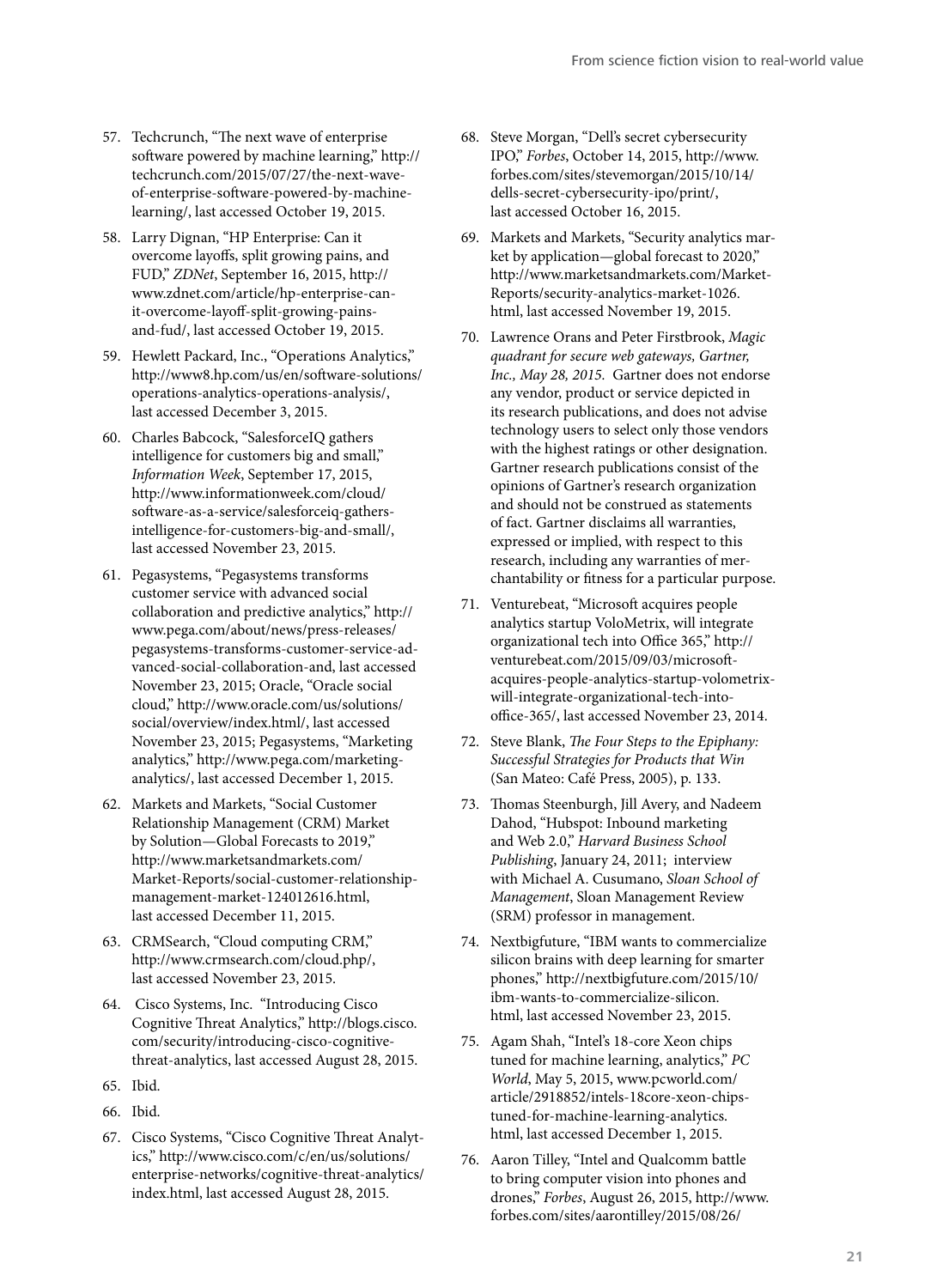intel-and-qualcomm-battle-to-bringcomputer-vision-into-phones-and-drones/, last accessed November 23, 2015.

- 77. GSMA Mobile Economy, "The mobile economy 2015," http://www. gsmamobileeconomy.com/GSMA\_Global\_Mobile\_Economy\_Report\_2015.pdf/, last accessed November 16, 2015.
- 78. *CIO Journal*, "Connected device data an enterprise windfall," http://deloitte.wsj. com/cio/2015/10/05/connected-devicedata-an-enterprise-windfall/, last accessed December 1, 2015.
- 79. Darrell M. West, *The state of the mobile economy, 2014: Its impact and future*, The Brookings Institution, September 2014, http:// www.brookings.edu/~/media/research/files/ papers/2014/09/10-state-of-mobile-economywest/state-of-mobile-economy\_v13.pdf/.
- 80. Scott Corwin, Joe Vitale, Eamonn Kelly, and Elizabeth Cathles, *The future of mobility: How transportation technology and social trends are creating a new business ecosystem*, Deloitte University Press, September 24, 2015, http://dupress.com/articles/ future-of-mobility-transportation-technology/.
- 81. GSMA Mobile Economy, "The mobile economy 2015," http://www. gsmamobileeconomy.com/GSMA\_Global\_Mobile\_Economy\_Report\_2015.pdf/, last accessed November 16, 2015.
- 82. Amir Mizroch, "Artificial intelligence experts are in high demand," *Wall Street Journal*, May 1, 2015, http://www.wsj.com/ articles/artificial-intelligence-experts-arein-high-demand-1430472782?alg=y.
- 83. Interview with Daniel Byler, Deloitte data scientist and manager, strategic planning, October 16, 2015.
- 84. Amazon Web Services, "Welcome to Amazon Machine Learning," http://docs. aws.amazon.com/machine-learning/ latest/APIReference/Welcome.html/, last accessed December 1, 2015.
- 85. Microsoft Azure, "Machine Learning APIs," https://azure.microsoft.com/ en-us/services/machine-learning/api/, last accessed December 1, 2015.
- 86. IBM, "IBM unveils matchmaking technology to navigate API economy," http://www-03. ibm.com/press/us/en/pressrelease/48026. wss, last accessed December 1, 2015.
- 87. George Collins and David Sisk, *API economy: From systems to business services*, Deloitte University Press, January 29, 2015, http://dupress.com/articles/tech-trends-2015-what-is-api-economy/; Thomas H. Davenport and Bala Iyer, "Move beyond enterprise IT to an API strategy," *Harvard Business Review*, August 6, 2013, https:// hbr.org/2013/08/move-beyond-enterpriseit-to-a/, last accessed November 23, 2015.
- 88. Cade Metz, "Google's open source AI Tensorflow signals fast changing hardware world," *Wired*, November 10, 2015, http://www. wired.com/2015/11/googles-open-source-aitensorflow-signals-fast-changing-hardwareworld/, last accessed November 23, 2015.
- 89. ZDNET.com, "IBM's SystemML machine learning system becomes Apache Incubator project," http://www.zdnet.com/ article/ibms-systemml-machine-learningsystem-becomes-apache-incubator-project/, last accessed December 1, 2015.
- 90. Quentin Hardy, "Facebook offers artificial intelligence tech to open source group," *New York Times*, January 16, 2015, http://bits.blogs. nytimes.com/2015/01/16/facebook-offersartificial-intelligence-tech-to-open-sourcegroup/, last accessed November 23, 2015.
- 91. Jacob Bruun-Jensen and John Hagel III, *Minimum viable transformation*, Deloitte University Press, April 15, 2015, http://dupress. com/articles/minimum-viable-businessmodel-transformation-business-trends/; John Hagel, John Seely Brown, and Duleesha Kulasooriya, *Scaling edges: A pragmatic pathway to broad internal change*, Deloitte University Press, http://www2.deloitte.com/ us/en/pages/center-for-the-edge/articles/ scaling-edges-methodology-to-create-growth. html/, last accessed November 24, 2015.
- 92. Deloitte, "Exponentials: Brace yourself for the next wave of disruption," http://www2. deloitte.com/us/en/pages/dbriefs-webcasts/ events/august/2015/dbriefs-exponentialsbrace-yourself-for-the-next-wave-of-disruption.html/, last accessed December 1, 2015; interview with Andrew Blau, director, Deloitte US, Enterprise Risk Services, October 16, 2015.
- 93. David Schatsky, Craig Muraskin, and Ragu Gurumurthy, *Cognitive technologies: The real opportunities for business*, Deloitte University Press, January 26, 2015, http://dupress.com/articles/ cognitive-technologies-business-applications/.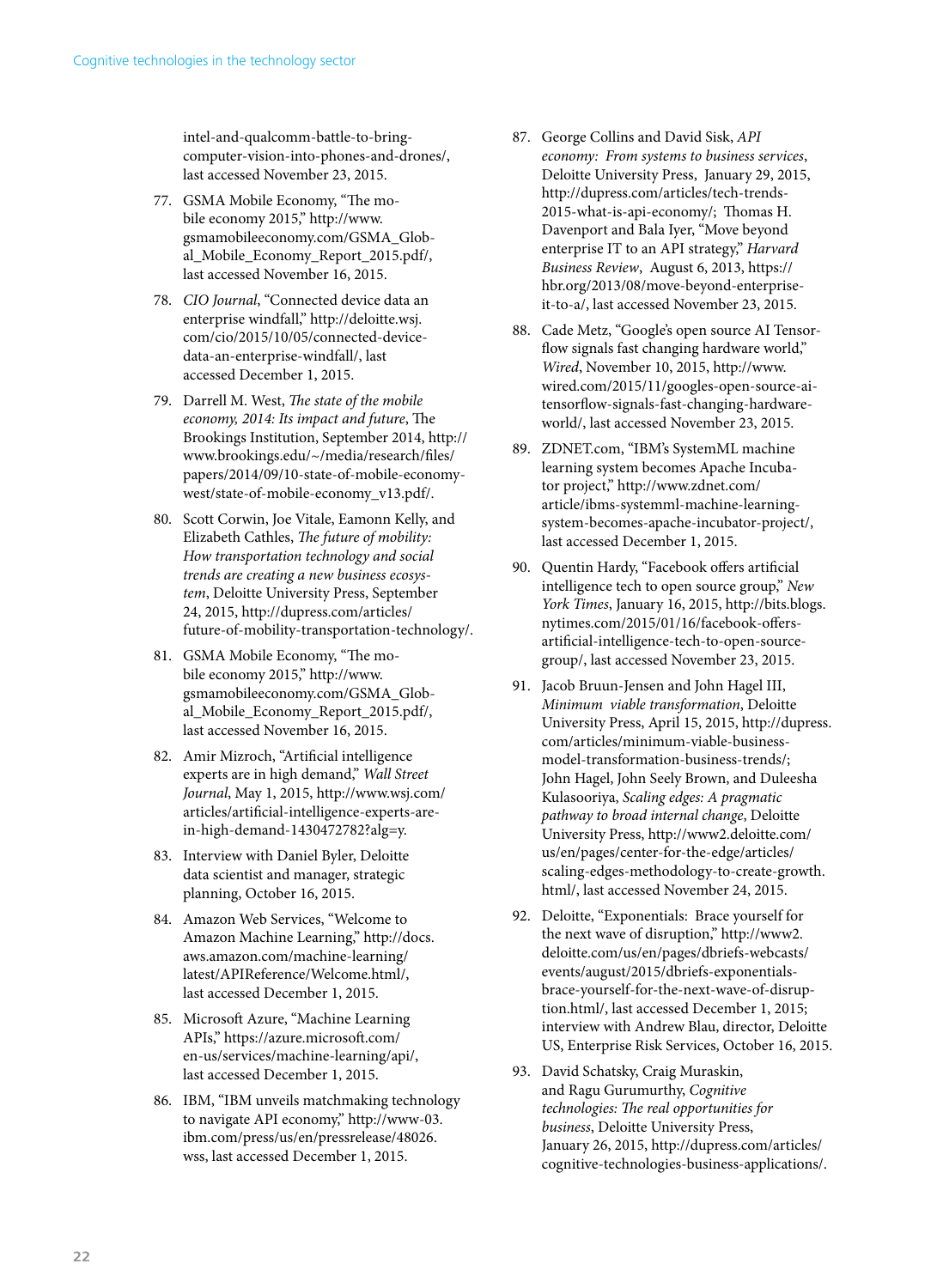# Acknowledgements

The authors would like to thank **Elina Ianchulev** and **Karthik Ramachandran** for their contributions. In addition, many Deloitte colleagues contributed with their time and industry-specific insight: A special thanks to **Andrew Blau** and **Daniel Byler**.

Significant research contributions were provided by **Deepan Kumar Pathy**, **Negina Rood**, and **Prathima Shetty**. Additional research support was provided by **Gaurav Khetan**, **Alok Ranjan**, **Shankar Lakshman**, **Chandrakala Veerabomma**, **Amit Kumar Sudrania**, **Divya Ravichandran**, **Abhimanyu Singh Yadav**, **Vasudev Neehar Chinnam**, and **Gitanjali Venkatesh**.

For their contributions to the development and review of this article, the authors extend their thanks to **John Shumadine**, **Dr. Preeta Banerjee**, **Anupam Narula**, **Sandy Rogers**, **Junko Kaji**, **Jon Warshawsky**, **William Eggers**, **Kristin Martin**, and **Lynette DeWitt**. Finally, for their integrated media production expertise, special thanks to **Troy Bishop** and **Alok Nookraj Pepakayala**.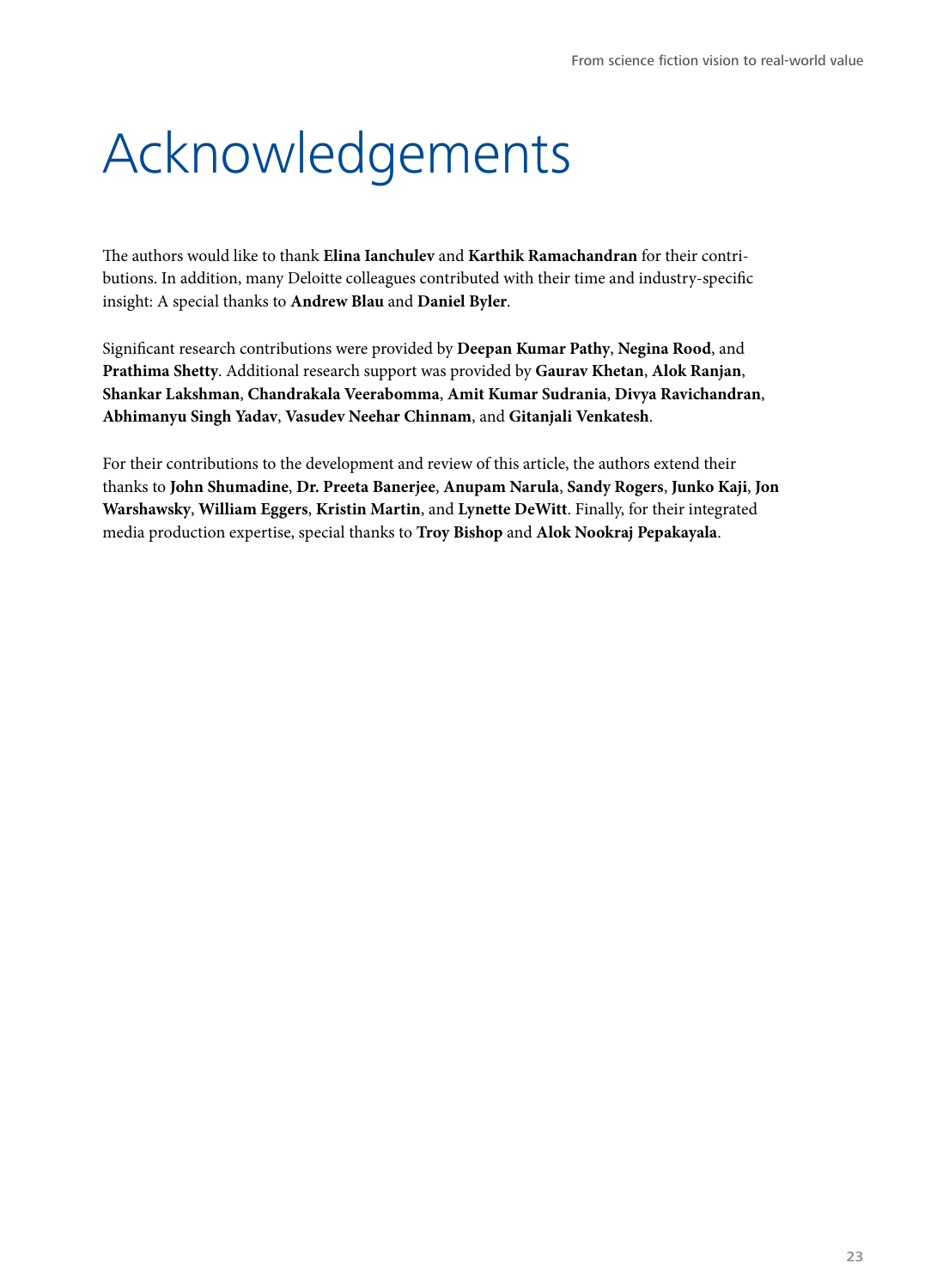## Contacts

#### **Daniel Pereira**

Manager Market Insights Deloitte Services LP +1 617 437 3429 dapereira@deloitte.com

#### **David Schatsky**

Senior manager Deloitte Innovation Deloitte LLP +1 646 582 5209 dschatsky@deloitte.com

#### **Paul Sallomi**

Vice chairman Global technology, media, and telecommunications industry leader Global/US technology sector leader Partner Deloitte Tax LLP +1 408 704 4100 psallomi@deloitte.com

#### **Bob Dalton**

Analytics alliances leader Principal Deloitte Consulting LLP +1 404 631 3939 rdalton@deloitte.com